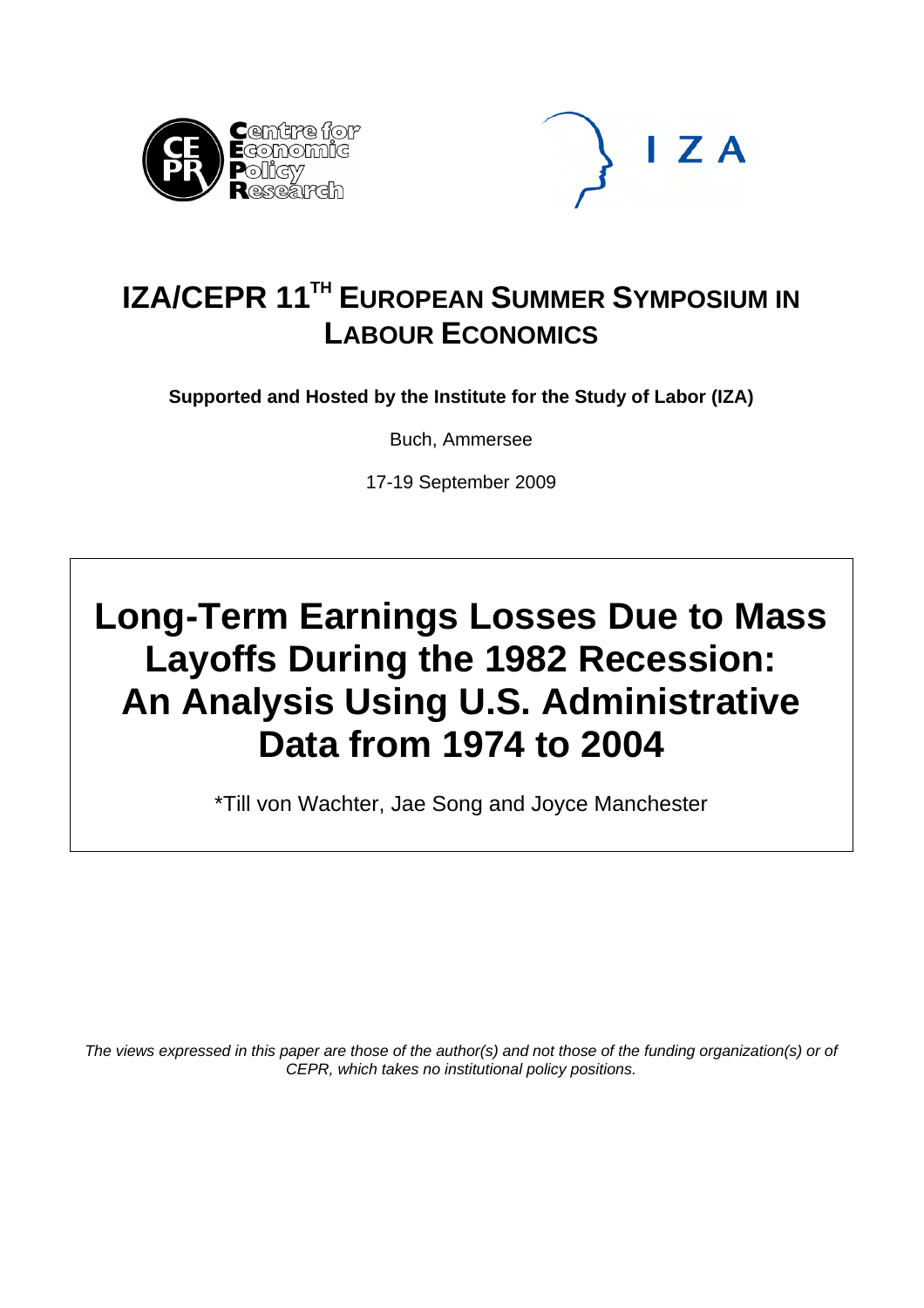#### **Long-Term Earnings Losses due to Mass Layoffs During the 1982 Recession:**

#### **An Analysis Using U.S. Administrative Data from 1974 to 2004**

**Till von Wachter**  Columbia University, NBER, and CEPR

> **Jae Song**  Social Security Administration

**Joyce Manchester**  Congressional Budget Office

#### **April 2009**

Preliminary – Please do not cite without permission.

The findings and views expressed here are those of the authors and should not be interpreted as those of the Social Security Administration or the Congressional Budget Office.

#### **Abstract**

This paper uses longitudinal data from Social Security records covering up to 30 years of earnings to present the first national estimates of the long-term cost of job displacements during the 1982 recession. We use a new longitudinal data set containing firm size to isolate workers who separate from their stable job during a sudden mass-layoff. When we compare the workers displaced from their jobs to similar non-displaced workers, we find large immediate losses in annual earnings of 30%. After 15 to 20 years, these losses are still 20% and thus represent a significant setback in workers' life-time resources. Our estimates are robust to alternative specifications including industry-year or firm-year effects, also hold for workers with weak prior job attachment, and are strong and long-lasting for all age- and industry-groups we study. They are still large and permanent, albeit somewhat smaller, for workers displaced at the peak of the late 1980s recovery. Our estimates confirm the larger range of estimates from previous studies based on single U.S. states and selected samples of workers.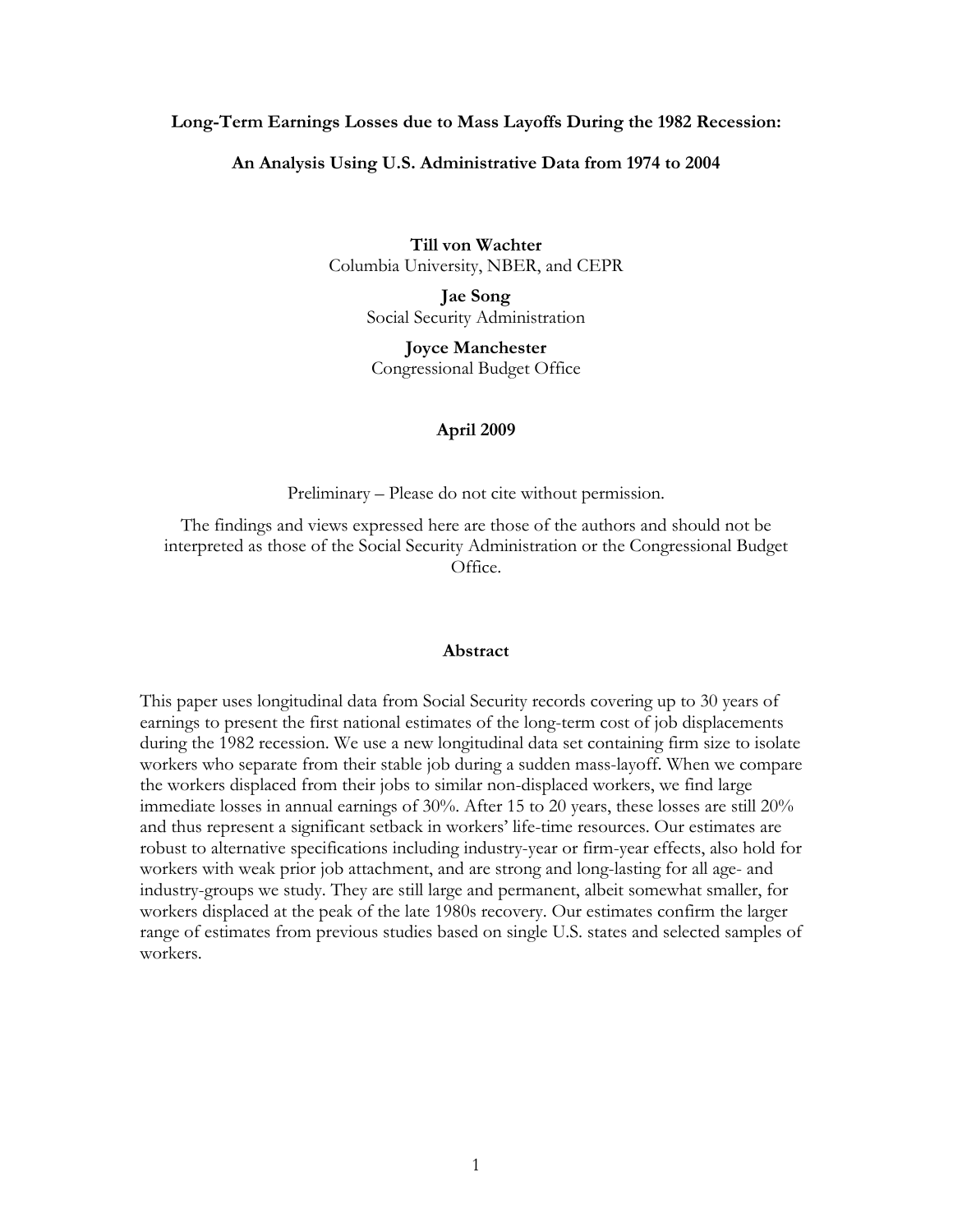#### **1. Introduction**

 $\overline{a}$ 

Job displacements through layoffs or plant closures are a common feature of the U.S. labor market. Conservative estimates suggest each year about 10% of workers leave their job involuntarily (e.g., Farber 2003), although the actual fraction may be much higher, in particular during recessions (e.g., Hildreth, von Wachter and Weber 2005, Farber 2007). Studies based on large administrative earnings data sets from several U.S. states suggest earnings losses after job displacements may be large and long lasting (e.g., Jacobson, Lalonde, and Sullivan 1993 [JLS], Schoeni and Dardia 2002, Couch 2006, Kodrzycki 2007).<sup>1</sup>

 A difficulty with the existing large estimates of the cost of job loss is that they are based on administrative data covering only certain time periods and regions. This reduces the external validity of these studies for the cost of job loss for the U.S. labor market as a whole. In fact, work based on the Displaced Worker Survey (DWS) covering the entire U.S. labor market suggests the short-run cost of job loss in terms of reduced earnings is comparatively small. At present, there are no representative estimates of the long-term effects of job loss on earnings for the United States.<sup>2</sup>

In addition, the nature of state-specific data prevents fully including workers with zero reported earnings, since those workers may have moved out of state in response to a job loss. Thus, existing studies based on administrative data are based on selected samples. In addition, an important criticism is that often the focus is on high-seniority workers laid off in manufacturing, further reducing external validity. Moreover, both survey and administrative data sources are typically too short to allow an evaluation of the truly longterm consequences of job loss.

We exploit access to a new data source that contains longitudinal information on earnings and employment histories for a large random sample of the U.S. population spanning over 30 years. We use this data to evaluate the long-term effect of a job displacement on the development of earnings and employment for up to 20 years after a job loss during the early 1980s. In addition to allowing us to provide estimates covering almost the entire U.S. labor market, a particular advantage of our data is that we do not lose workers

<sup>&</sup>lt;sup>1</sup> In addition, it has been shown that job losses reduce job stability, consumption and access to health insurance (Gruber 1997, Browning and Crossley 2001, Olson 1992).

 $^2$  An exception is Ruhm (1991) who reports persistent earnings losses lasting up to five years after a job loss based on the PSID.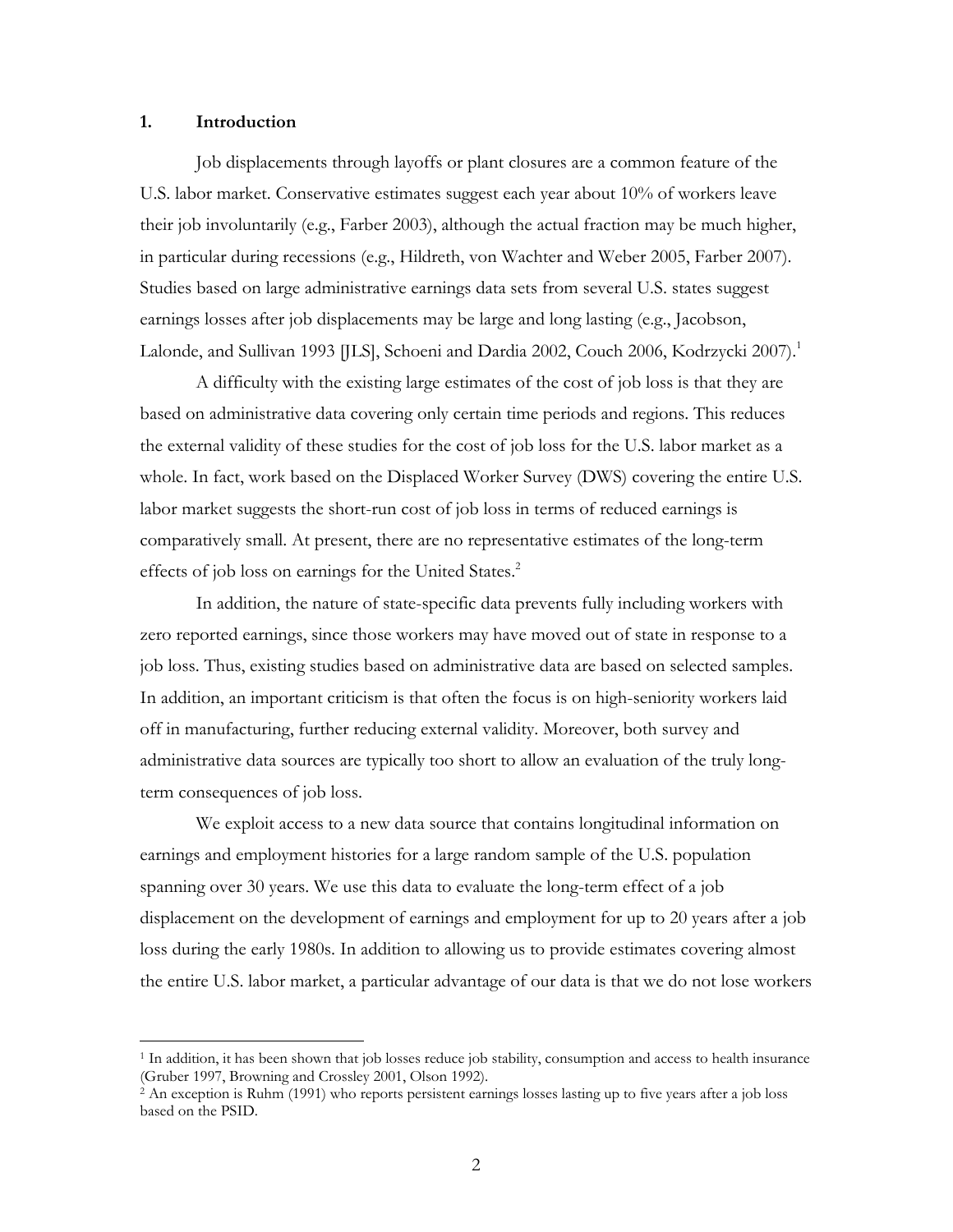as they move between states. Thus, we are able to estimate the cost of job loss on a representative sample of workers.

As is typically the case with administrative data sources, it is difficult to clearly establish the cause of job separations with the information in our data. Thus, to isolate job displacements, we have merged the worker data with longitudinal information on the size of workers' employers created for the purpose of this project. Using the merged data, we identify job displacements as an instance when a worker permanently leaves his stable job in the course of a large and sudden reduction in the work force of his employer. To make the measures of mass layoff we construct meaningful, we follow JLS and restrict ourselves to firms that had initially at least 50 employees.

 We strive to maintain as much comparability with previous studies as possible and use the study by JLS as a benchmark. Where possible, we follow JLS closely in the way we restrict our sample and date worker separations. Thus, we analyze separations occurring during mass layoffs from 1980 to 1986 for workers approximately in middle age. Similarly, as in JLS we choose workers not switching employers during this period as our control group. We analyze the effect for non-mass layoff separators separately. We also follow the literature in dealing with non-random selection of displaced workers by including worker fixed effects (e.g., Ruhm 1991, Jacobson, Lalonde, and Sullivan 1993). However, besides our more general sample, we depart from JLS in two ways. First, to maintain reasonable data processing, we focus on men and only briefly discuss how women compare. Second, we report results for broader definitions of 'stable' jobs that include workers with shorter tenure at the time of job loss than is typically analyzed in the literature.

We find job displacements during the early 1980s led to large and persistent earnings losses that last over 20 years. Those workers in stable employment from 1974 to 1979 who left their jobs in a mass-layoff during 1980 to 1986 had – compared to workers with no permanent job separation during that period – initial earnings losses of up to 30%. These losses decline to 20% after ten years but don't recover much more even 20 years after a job loss. Such estimates confirm the larger estimates from the previous literature based on more limited data sets. These findings suggest that earnings losses extend well beyond the five-year period typically studied and last up to 15-20 years after a displacement. We also find that ignoring workers with zero earnings has biased the results of previous studies downward.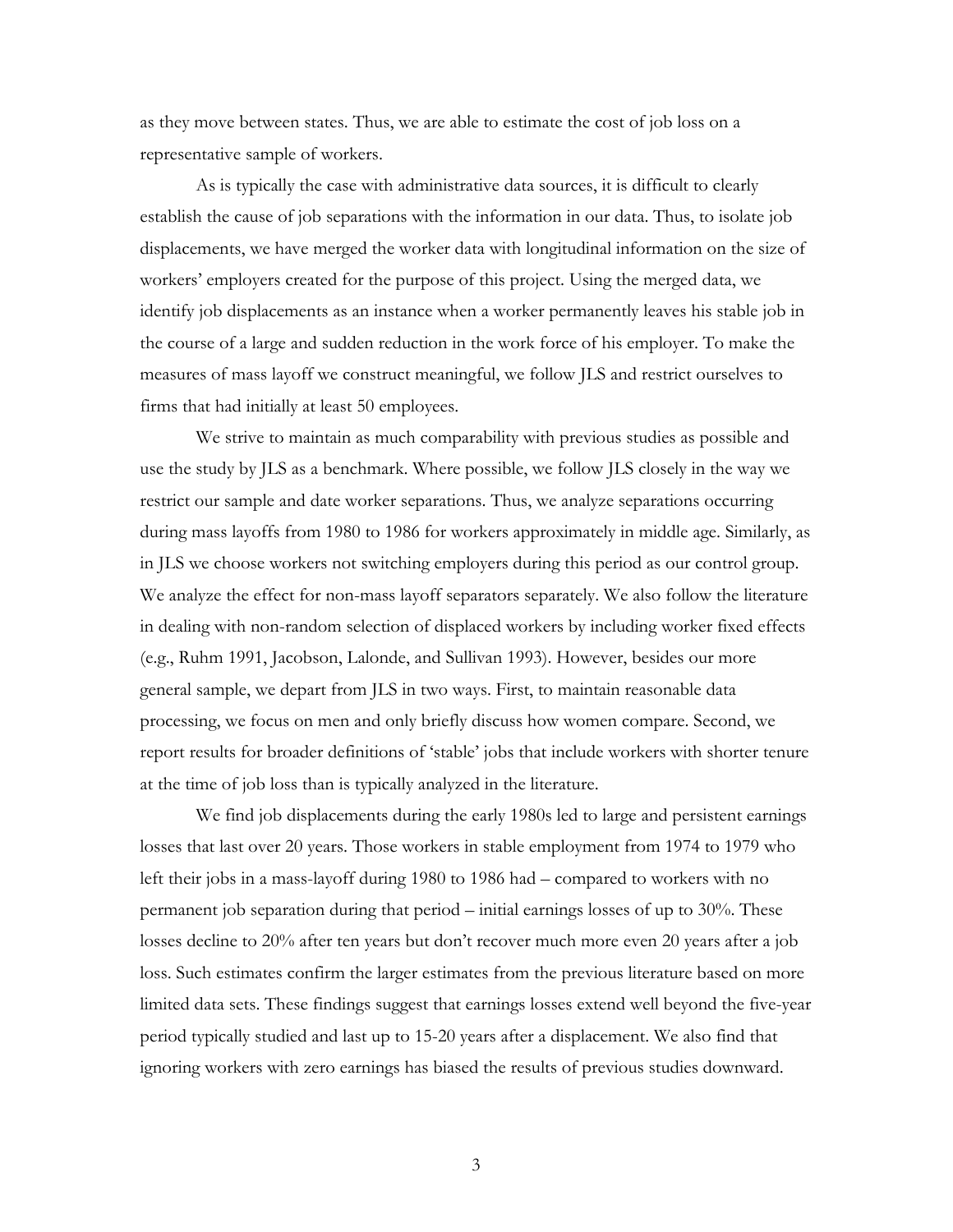Earnings losses are also substantial and last up to 20 years for displaced workers with preseparation tenure of only three instead of six years.

The rest of the paper proceeds as follows. Section 2 presents the worker and firm data and discusses sample characteristics. Section 3 presents our main results on the longterm earnings trends of workers displaced during a mass-layoff (MLF), non-MLF separators, and non-separators. Section 4 summarizes the statistical analysis of earnings losses at job separation; there we compare the earnings trends of job separators and stable workers while controlling for permanent heterogeneity in earnings potential using worker fixed effects. Section 5 examines earnings losses by age at displacement, briefly compares earnings losses for women, and contrasts earnings losses following displacement during the peak years of the economic recovery of the late 190s. Throughout the discussion, we highlight the role of zero earnings and of weaker restrictions on pre-separation job tenure. The last section summarizes and presents directions of future research on this project.

#### **2. Data and Sample**

#### **2.1. Longitudinal Worker Data**

The sample of workers used for our analysis of the long-term consequences of job separations is based on three data sets. The three sources are the 2004 Continuous Work History Sample (CWHS) active file, a 1% extract from the Master Earnings File (MEF), and a 1% extract from the Longitudinal Employee-Employer Data (LEED). The 2004 CWHS gives us the baseline sample universe and basic demographic information for 1% of individuals covered by Social Security from 1957 to 2004. In a first step, we merge this baseline sample with information on workers' total uncapped annual earnings for each job held in a given year beginning in 1978 through 2004 obtained from the MEF. Besides annual earnings and an identification number for each employer (EIN), the MEF also contains information on industry for each job. In a second step, we complement this data on uncapped earnings with information on annual earnings for each job from 1974 to 1977 from the LEED. See the Data Appendix for more detailed information.

Our sample was explicitly chosen to be comparable to the seminal work of Jacobson, Lalonde, and Sullivan (1993) (henceforth JLS), who studied the effect of job loss during the early 1980s in Pennsylvania on workers in stable employment from 1974 to 1979. JLS have become the benchmark in the literature that examines the effect of job loss using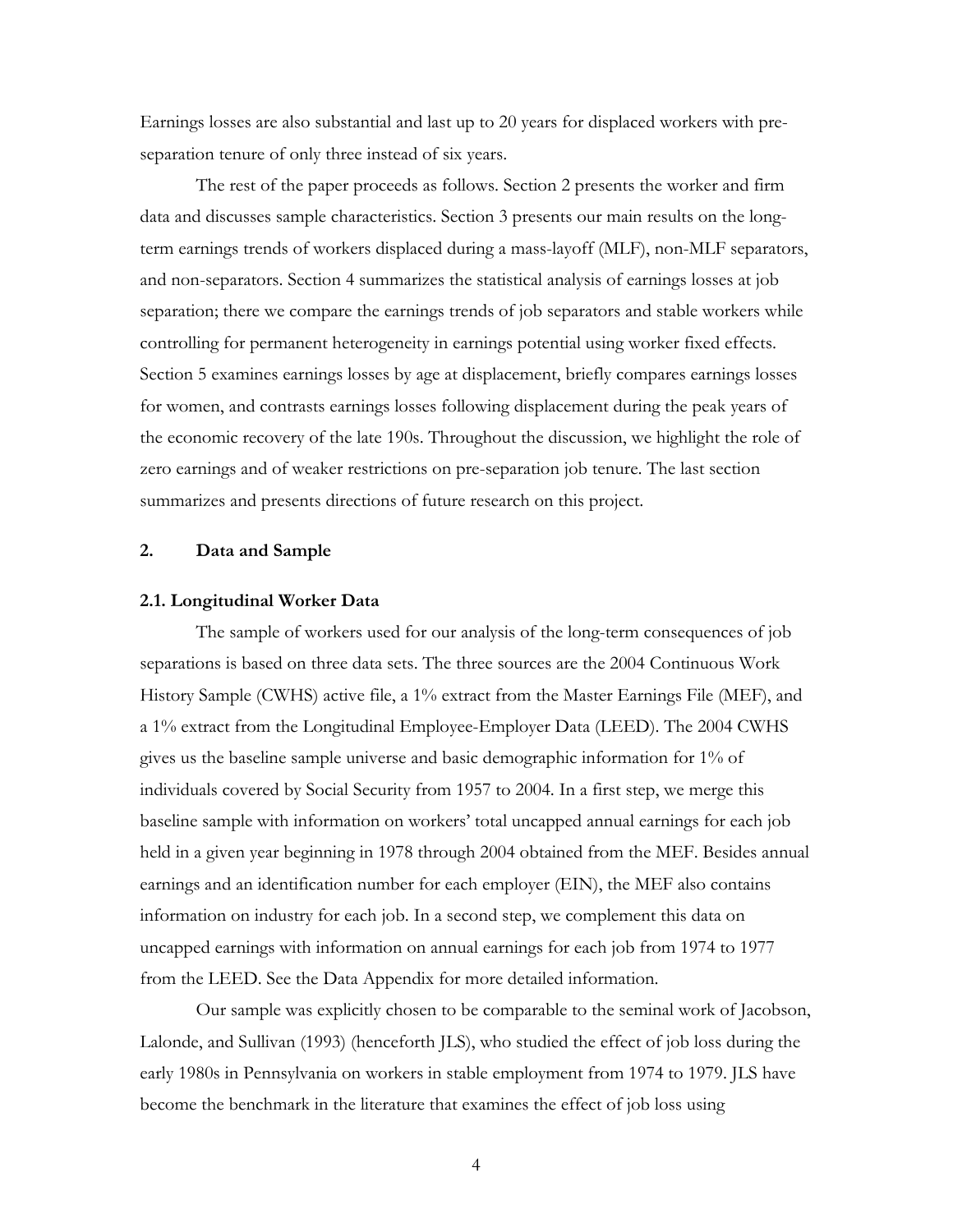administrative data, and we will compare our estimates explicitly to theirs below. To be comparable to JLS, however, we have to ensure that information from the LEED is comparable to that of the MEF. This is achieved in two steps. First, earnings in the LEED are capped at the Social Security taxable maximum. We follow a simple imputation procedure described in Kopczuk, Saez, and Song (2007) to make the earnings levels from the LEED comparable to those in the MEF.

Second, coverage of Social Security was extended in the late 1970s and early 1980s to encompass public administration and other sectors. To maintain consistency of our sample over time, we exclude job separations from public administration and several social services (such as health and legal services) from our sample. Following Kopczuk, Saez, and Song (2007) we also exclude job separations from agriculture. To avoid censoring of our earnings observations, these sectors remain as sources of post-separation employment. Excluding those sectors also helps to avoid changes in employer identification numbers (EIN) occurring due to administrative reasons. The exclusions also help to smooth the incidence of job separation considerably in the period from 1980 to 1987, when public administration was gradually added to the sample, and in 1978, the year we change data sources for uncapped earnings.

From this sample, we extract two groups of male workers with high attachment to their employer. First, our main sample contains workers in stable employment from 1974 to 1979. Second, we also keep a sample of workers in stable employment from 1977 to 1979. A criticism of JLS has been that by focusing on workers with six or more years of tenure at job loss, they isolate those workers bound to experience the largest losses. Thus, the comparison of the effect of job separation for workers with high job tenure (six years) with workers with shorter job tenure (three years) is of particular interest.

In our final restriction we follow JLS and require that workers are born in or after 1930. This implies that the average age at the time of job separation is roughly 40 years, and that the majority of the sample is in their prime working years during the follow-up period. Thereby, we avoid having to explicitly model retirement for our immediate follow-up. To avoid an increasing fraction of workers dropping out of the labor force over time, we restrict workers in our sample to be no older than 55. Clearly, our data series is so long that we cannot avoid the fact that an increasing fraction of workers drops out of the labor force. This will be apparent in some of the results we discuss below.] In the future, we will be able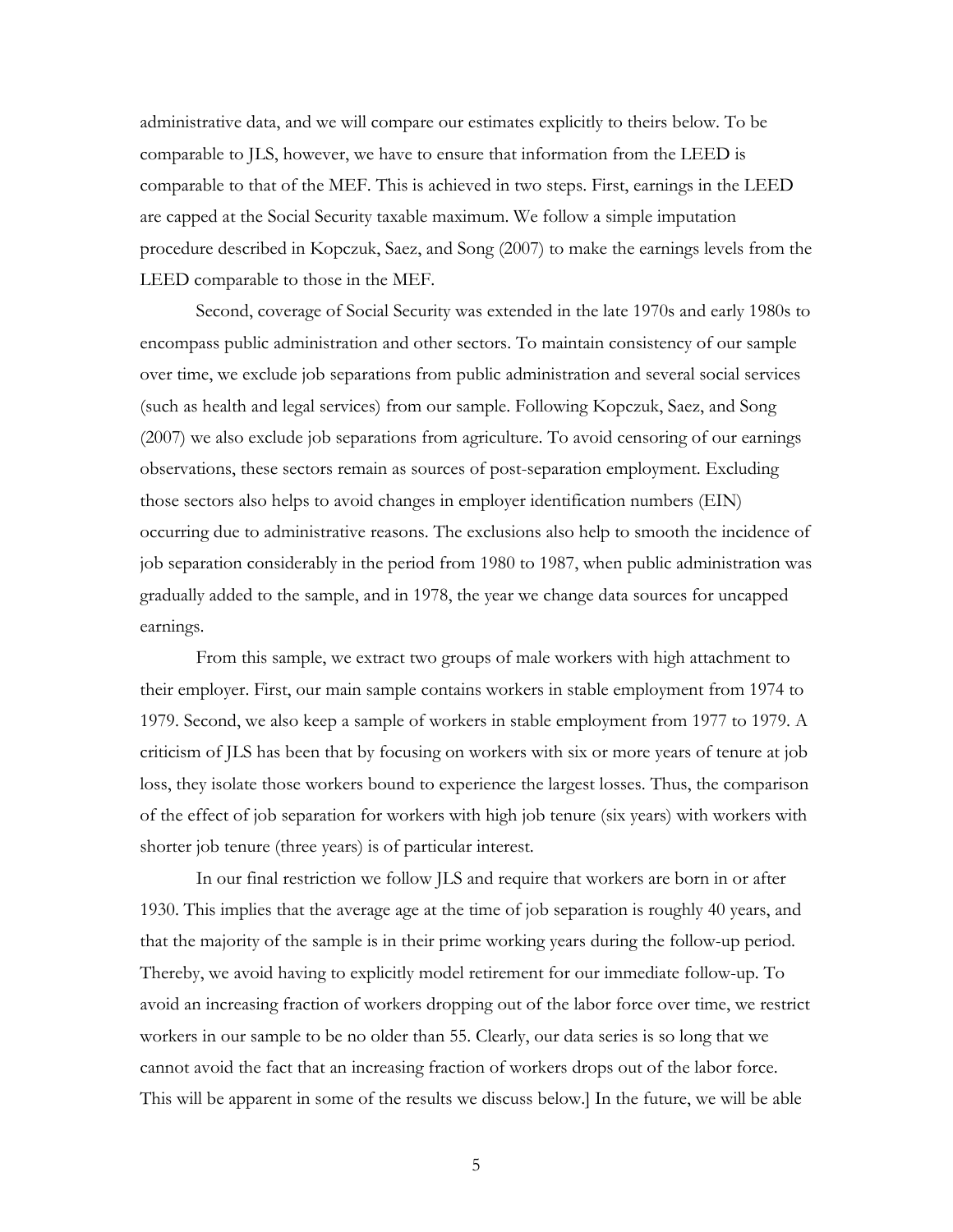to directly examine the receipt of public pension and disability insurance using administrative information on benefit receipt from the Master Beneficiary Record (MBR).

A crucial step in our analysis is the dating of job separations. We have experimented with alternative definitions of separation from the stable job held in the late 1970s. The most straightforward definition is simply a change in EIN from one year to the next. However, there are many cases in which longer employment spells at the same EIN are interrupted for a single year. This occurs either due to a transition to non-employment – such as in the case of temporary layoffs – or because a worker receives more earnings from another employer. Since we are interested in permanent separations from the long-term job, an alternative definition is to consider the first separation that is permanent. After some experimentation we have settled on defining job separations as occurring when the first separation is also permanent. This is the cleanest definition, and avoids possible intermediate cases, such as when a worker leaves the firm and then receives severance pay a year later. The last two definitions yield almost identical results; the first definition also yields similar results (see von Wachter, Song, and Manchester 2007).

#### **2.2. Longitudinal Firm Data**

 $\overline{a}$ 

 A key innovation of this study is to use firm-level employment data covering any employer operating in the U.S. from 1978 to 2004 that reports earnings covered by Social Security. For each employer in each calendar year, we have obtained the total number of workers with positive earnings at that employer in the given year.<sup>3</sup> In the case of multiple employers in a single year, we only count a worker at the employer at which the worker received the highest earnings. This avoids double counting of workers switching employers within a year or workers holding multiple jobs.<sup>4</sup>

 We define mass layoffs as instances where the employment of a firm drops by at least 30%.<sup>5</sup> Since such a measure makes less sense for smaller firms with high variance of employment, we follow JLS by restricting ourselves to firms that had at least 50 employees

 $3$  Note that the unit of analysis is the EIN, which may contain multiple establishments.<br> $4$  Given substantial worker mobility within a year, there is some inherent ambiguity in measuring firm size. Figures reported by the Census Bureau often refer to firm size at a given calendar date. This double counts workers with multiple jobs, but does not count each job for workers switching jobs. We have experimented with various ways in defining a worker-firm pair for generating estimates of firm size. This is discussed in more detailed in the Appendix of our companion paper.

<sup>5</sup> At present, this measure does not include plant closings because of a non-negligible number of reappearing EINs. However, few EINs disappear suddenly, but instead have large employment declines prior to closing.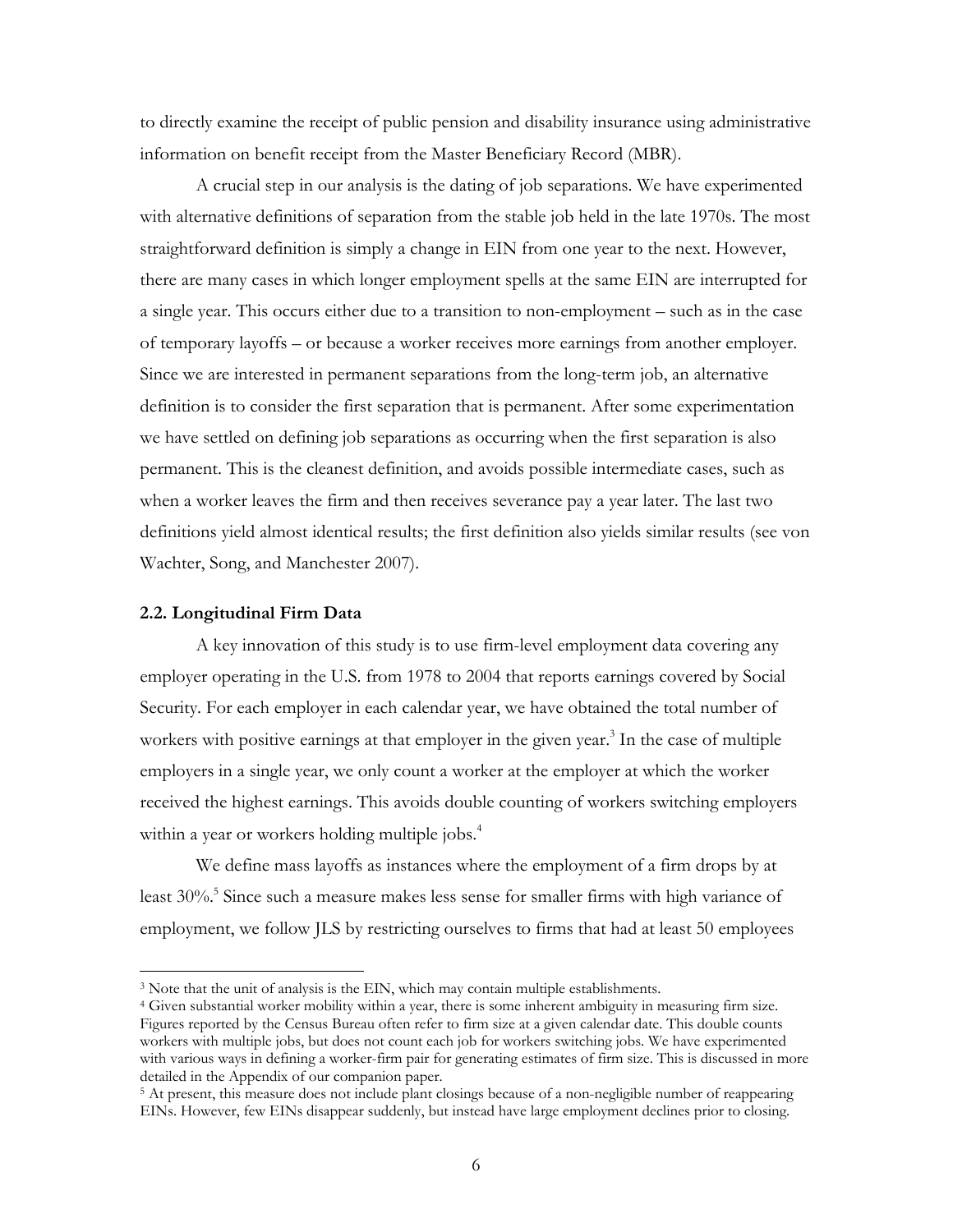in 1979. Since our employment measures are based on annual earnings, if workers receive earnings for part of the year at the old employer, even a sudden drop in firm size may not appear immediately as a drop in employment. Thus, we consider changes in firm size over one and over two years. To make sure we capture a permanent decline and not temporary fluctuations in a firm's work force, we require firms' employment to have a minimum amount of stability before and after a sudden drop in employment.<sup>6</sup>

 The resulting incidence of mass layoffs at the firm level and job destruction at the worker level suggests a large spike of layoffs in the early 1980s. This is the subject of our companion paper exploring the effect of the incidence of layoff on the labor market as a whole (von Wachter, Song, and Manchester 2008). In von Wachter, Song, and Manchester (2007) we have shown that the transition rate to non-employment was especially high in the early 1980s, consistent with a high rate of layoffs. Here, we analyze the effect on earnings of permanently separating from a stable job during a mass-layoff.

#### **2.3 Sample Characteristics**

 $\overline{a}$ 

We call a worker displaced if he permanently leaves his stable job in the year the firm experiences a sudden drop in employment. The majority of the workers leaving the firm during a mass-layoff should in fact quit their jobs involuntarily, especially in the course of a strong recession. However, some workers may have left the firm voluntarily as well. If voluntary movers change to higher paying jobs, this may lead us to understate the effect of layoffs. On the other hand, an important concern is that employers may selectively lay off their least productive workers. Again, this may be less of a concern during large layoffs, since employers may not be able to be as selective regarding which workers to lay off. This is true especially during the 1980s, when most firms – whether unionized or not – were bound by seniority rules (Abraham and Medoff 1984). We address the concern of selective displacement directly in our regression analysis.

Table 1 displays basic characteristics of our sample by mobility status during the years 1980-1985. We show sample statistics for workers not separating during that period, those permanently leaving their long-term employer during a mass-layoff, as well as non-

<sup>6</sup> Some of the permanent declines in employment we observe may be due to takeovers. To assess this possibility, we constructed the complete matrix of worker flows between firms, and flagged employment declines in which a high fraction of workers moved between just two EINs. Our results are robust to this restriction.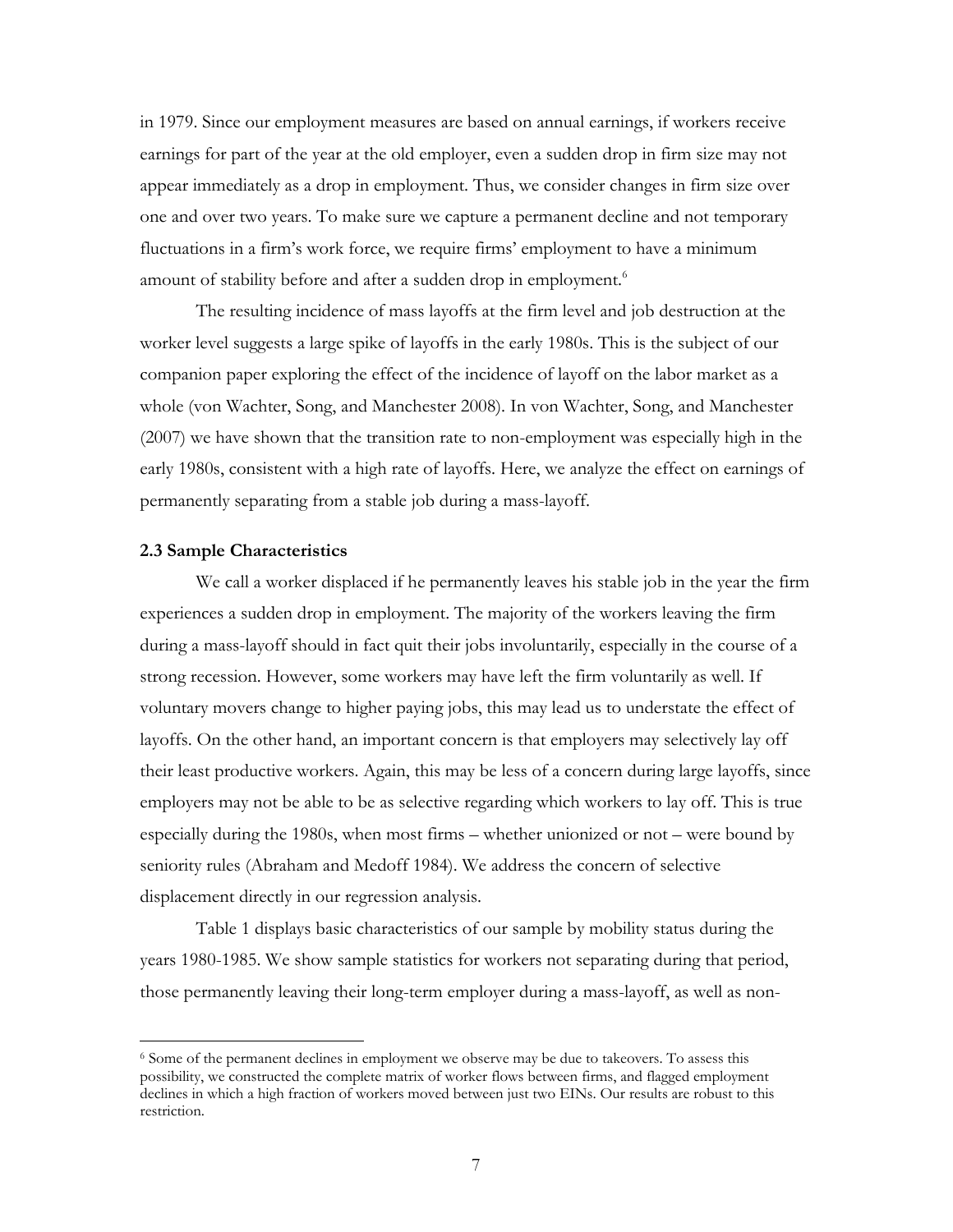mass layoff separators. The entries in the table confirm that there are important differences in characteristics of workers permanently leaving their long-term employer in 1980-1985 relative to other workers not experiencing a permanent separation during that period. Job separators – whether with six or with three years of job tenure – are on average younger and have 15-20% lower annual earnings in 1979. Table 1 also shows the industry distribution for job separators and non-separators. Job displacements are more likely in construction and manufacturing and less likely in transportation. On the other hand, non-MLF separations are more likely in trade and finance, insurance and real estate (FIRE). Interestingly, for workers with at least three years of tenure, manufacturing and construction do not emerge as highlayoff industries. Given these significant pre-separation differences, it is important to control for the potential of selective job displacement when comparing the earnings developments of job separators with a control group, something we will address in our regression analysis.

#### **3. Long-Term Earnings Trends of Displaced Workers**

We begin with a descriptive analysis of earnings of workers displaced in 1981. This should capture layoffs during the first year of the 1980-1982 double-dip recession. Given our definition of job separation, 1980 is the last year these workers receive the majority of earnings from their current employer. For example, if a worker left their employer in, say, March of 1980 and had no other job that year, we would assign 1981 as date of separation. If he had earnings from another employer in 1980 that exceeded the earnings in that year from his long-term job, we would assign 1980 as separation date. Alternatively, many workers may leave their long-term employer during 1980 but still have the majority of earnings from that employer during that year. In that case, we assign 1981 as displacement date.

Trends in total annual average earnings for workers separating from their long-term employer during a mass-layoff in 1980 appear in Figure 1. Figure 1A includes workers with zero earnings. To be consistent with the restrictions imposed by JLS and others working with state-level administrative data, we include only workers with positive annual earnings in Figure 1B. Several features of the data stand out. First, one can see a rise and decline in earnings prior to 1981 in tune with the business cycle. Second, the figures show a decline in earnings from 1979 to 1980, followed by another drop in 1981. The fact that earnings drop gradually is a by-product of our definition of job separations. Third, one can see some recovery through the year 2000. However, in the long run a clear gap in earnings relative to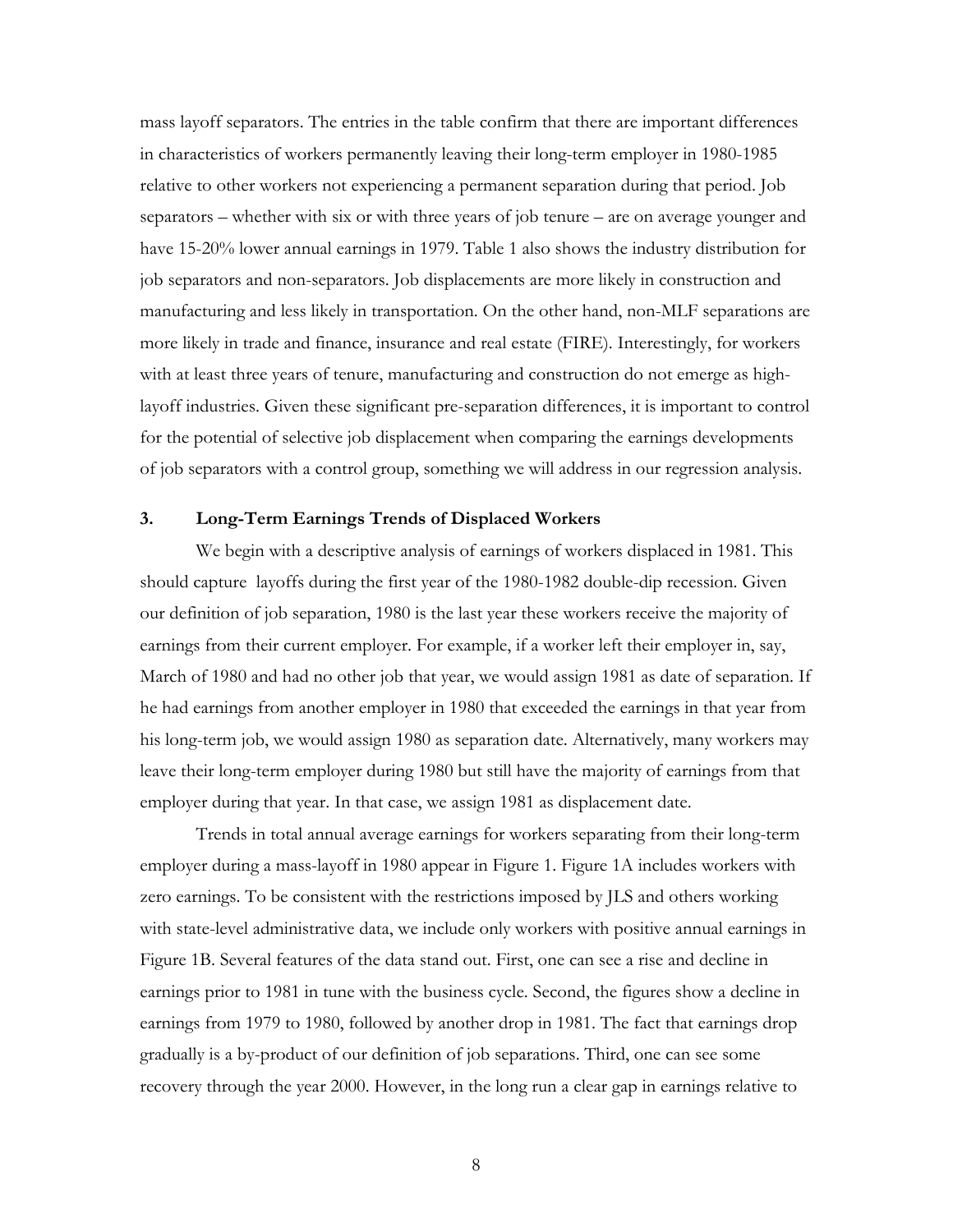the pre-separation level remains. Note that to avoid counting transitions into retirement as earnings loss, we have set earnings to missing for workers who are older than 55. This may lead us to undercount earnings losses if job separation leads to earlier retirement in the long run. $<sup>7</sup>$ </sup>

To put these earnings losses in perspective, Figure 1 also displays the development of annual earnings for workers not separating during 1980. It is not a priori clear which group of workers yields the appropriate counterfactual earnings trend. Each different control group will yield another answer to the question of the cost of job loss. The control group we use here is relatively unrestricted, since we do not impose any further restriction on employment or earnings. Generally, the more stable is the job attachment of the control group, the higher are the predicted earnings losses of displaced workers.

Three results are apparent from the consideration of non-separators. First, as noted in Table 1, non-separators' earnings are higher prior to separation. Second, had separators not left their jobs, their earnings would have remained stable throughout the early 1980s and trended slightly upwards. Third, it is apparent from the figure including zeros that even 15- 20 years after a job separation affected workers have somewhat lower annual earnings than workers who stayed with their employer in the early 1980s. These results are independent of which control group is chosen as counterfactual (see von Wachter, Song, and Manchester 2007). Once we restrict the sample to workers with positive earnings, we see that non-MLF separators have somewhat higher annual earnings on average after 10 years.

Our results also suggest persistent losses in earnings for workers who lost their job during a mass-layoff even 20 years later. The loss is especially noticeable when we include workers with zero earnings. Restricting the sample to workers with positive earnings shows that MLF separators almost have returned to their pre-layoff earnings level by 2000. (see Appendix Figure 1A ??gone??).<sup>8</sup>

In contrast to the permanent decline in earnings experienced by displaced workers, workers separating from their long-term job but not during mass layoffs do not experience long-run losses in earnings. In fact, after about five to eight years they have caught up with

 $\overline{a}$ 

<sup>7</sup> Note that there is little difference in the effects whether we measure MLF over one or two years. The latter series is smoother, since the 2-year measure captures a larger number of layoffs.

<sup>&</sup>lt;sup>8</sup> The fraction of workers with positive earnings among non-separators exhibits a monotonic downward trend. For separators, there is a large decline in the fraction employed at job separation (over 15 percentage points). From there, employment declines, albeit at a slower rate than for non-separators (note that as for earnings, non-employment at age 60 or above is not included in the figures). Still true??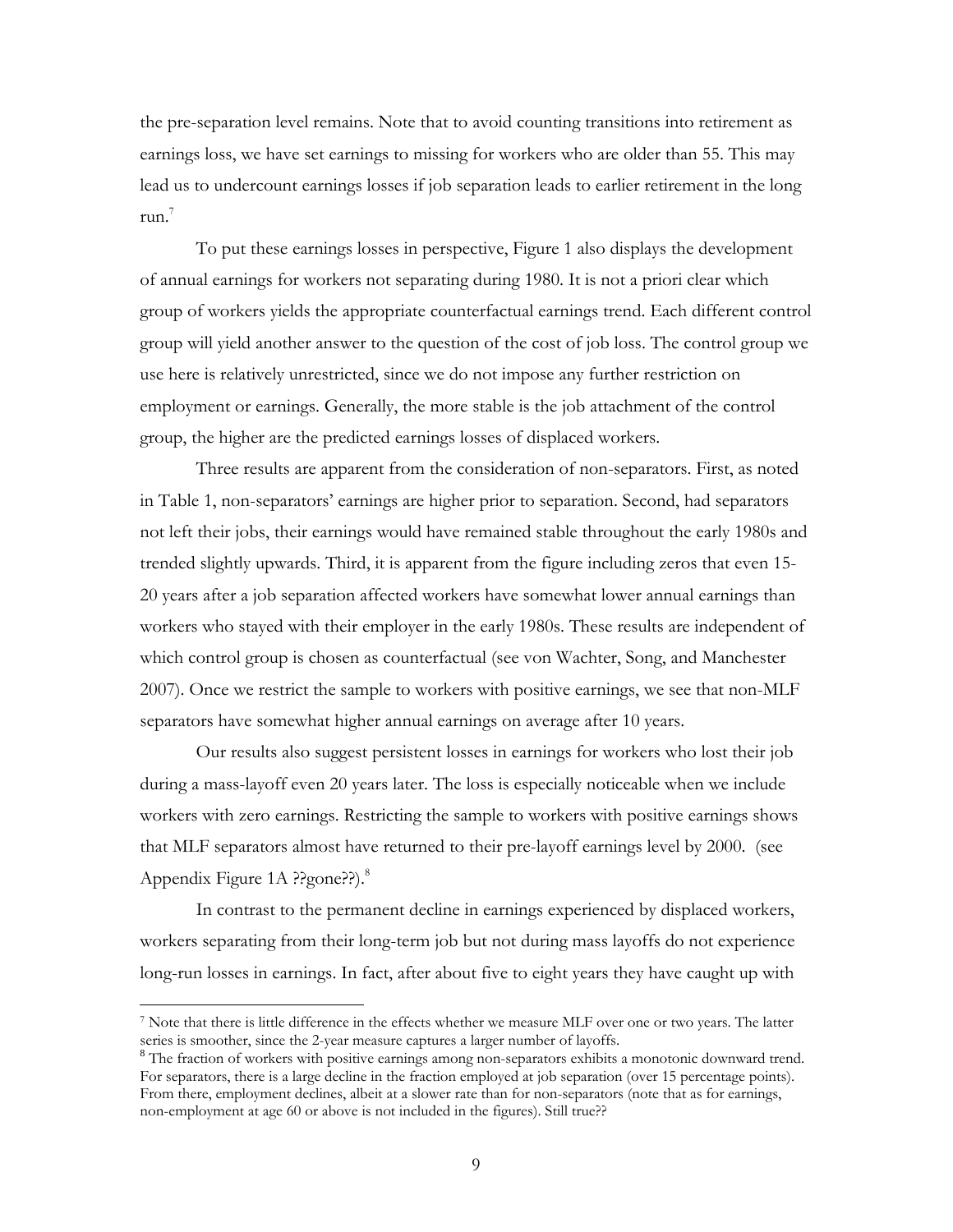their previous level and with the control group. Non-MLF separators even appear to have higher earnings than the control group in the long run when we include workers with zero earnings. However, some of these workers may experience a transition to disability or out of employment covered by Social Security that is unrelated to layoff. Thus, we interpret the results for non-MLF separators with caution.

These descriptive results can be compared to those in JLS' Figure 1, which shows quarterly earnings losses for all workers separating from their long-term job in the first quarter of 1982 (a more detailed comparison follows below). The initial loss is about \$3,000 in 1987 prices; inflating this to 2000 prices at a factor of 1.52 and converting to total annual earnings, this would suggest annual earnings losses of about \$18,000.<sup>9</sup> The loss relative to the pre-recession peak in earnings suggested by Figure 1B is about \$10,000 when we exclude zero earnings as in JLS. In Figure 1A, which includes zero annual earnings and is discussed next, the loss is closer to \$18,000. Both numbers have some validity as a point of comparison, since quarterly earnings in JLS can be zero (though annual earnings are restricted to be positive). Thus, as perhaps expected, the earnings loss at job displacement on a strictly comparable basis is smaller in the U.S. as a whole than in Pennsylvania, where steel and other heavy industry was particularly hard hit during the 1982 recession. However, our findings point to earnings losses at job displacements that are similar in overall magnitude and duration as found in JLS for Pennsylvania and by others for Massachusetts, California, and Connecticut in the early 1990s.<sup>10</sup>

#### **3.1 Including Zero Annual Earnings**

An important constraint of analyses based on state-level administrative data such as JLS for Pennsylvania is that nothing is known about workers moving out of state. To counter this problem, JLS require minimal positive earning each year in the Pennsylvania labor market of all workers, whether separators or not. By ignoring workers with zero earnings, this may lead to an underestimation of the cost of job loss. Moreover, displaced workers employed after job separation may be a positively selected sample with regard to earnings potential, further biasing the results towards finding smaller earnings losses. On the

 $\overline{a}$ 

<sup>9</sup> With 2000 as a base, the 1987 CPI was 65.95.

<sup>&</sup>lt;sup>10</sup> See Schoeni and Dardia (2003), Couch (2006), Kodrzycki (2007), and Hildreth, von Wachter, and Handwerker (2008).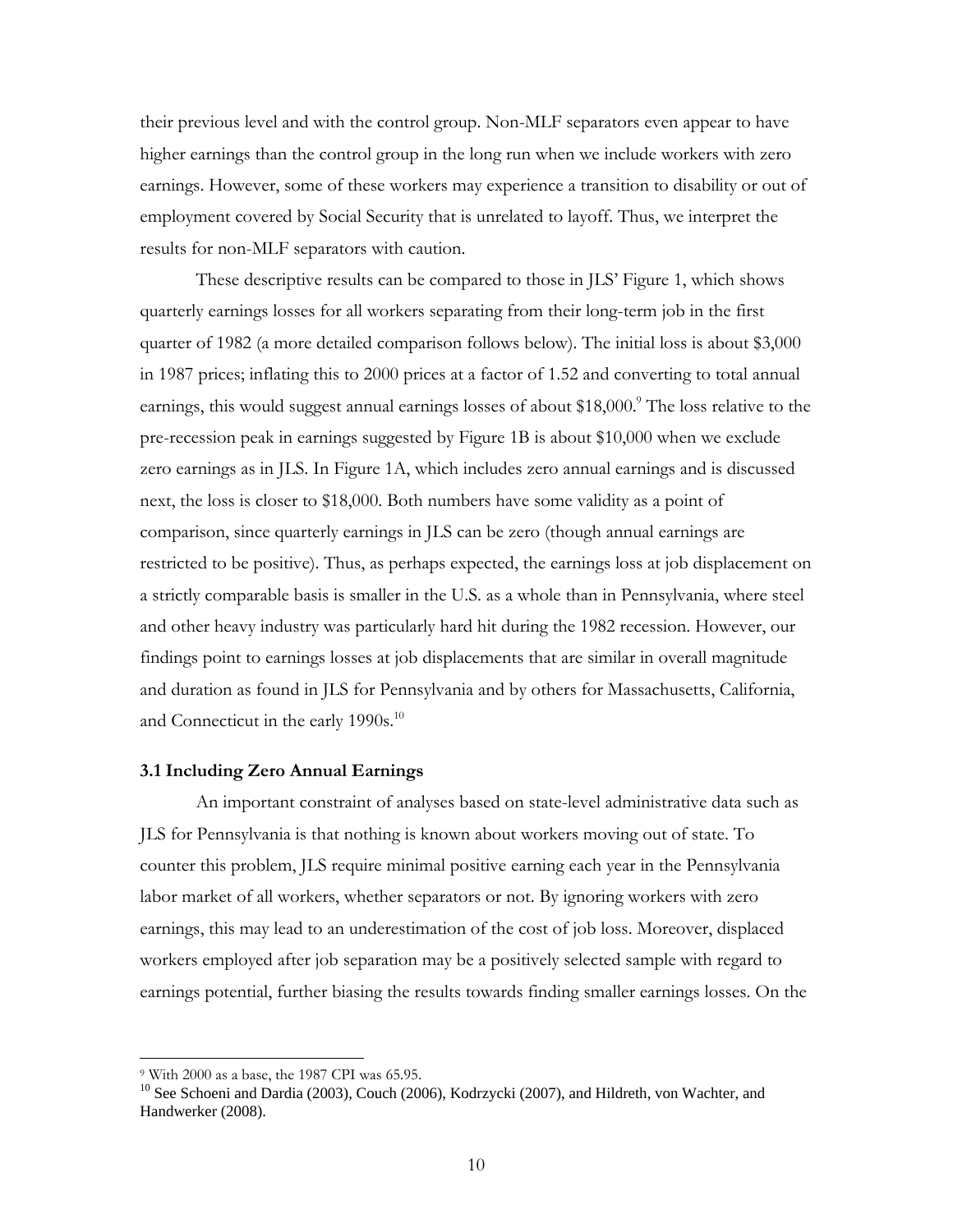other hand, if the most successful workers move out of state, excluding these workers may lead to an overestimate of the cost of job displacement.

Since we do have information on workers' earnings no matter what state they reside in, we do not need to impose such a condition. To see the impact of relaxing this restriction, Figure 1A examines the trends in average annual earnings at the main job for separators but *including* wage observations with zero earnings.<sup>11</sup> The patterns in Figure 1A are overall quite similar to those in Figure 1B. Thus, the main results in JLS and other state-specific analyses are upheld in our more general sample.

However, some expected differences arise when zero earnings are included that should be addressed in a more complete analysis of the role of participation. First, the earnings loss is larger than in Figure 1B. [??This is not surprising, since Appendix Figure 1 still there?? indicates that an important fraction of displaced workers stop working after leaving their stable job.] Second, the pattern of recovery after separation is somewhat weaker. However, the earnings gap relative to the control group in the long run appears similar,[?? in part due to a faster rise in non-employment among the latter??]. Third, the biggest apparent difference is for non-MLF separators; once we include zeros, we see larger and more persistent losses. As suggested above, this may partly be because some of these workers may not be laid off, but experience a voluntary transition out of the covered labor force. However, some of these workers may indeed lose their attachment to the labor force because of the separation.<sup>12</sup>

#### **3.2 Including Shorter Job Durations**

 $\overline{a}$ 

Another concern with the analysis of administrative data of JLS and others is that they impose six years of pre-separation job tenure to isolate workers in stable employment. This may be an overly restrictive sample, in particular since earnings and job losses have been shown to increase with job tenure (e.g., Kletzer 1989).<sup>13</sup> This implies that workers leaving their employer after a shorter employment spell may fare better in terms of post-

<sup>11</sup> Note that zero annual earnings here means no earnings from employment covered by Social Security. Thus, it may be that workers with zero earnings are self-employed, or work for some levels of government (though the majority of public employment is included in Social Security by the mid-1980s).<br><sup>12</sup> Note that the recovery itself is unlikely to be driven by selective changes in participation, [??since Appendix

Figure 1A suggests that employment for non-MLF separators stays relatively constant at the lower level after separation??].

 $13$  It has long been speculated that part of the persistent earnings losses after a job separation may be due to a loss in job-specific investments that workers and firms incur during a longer employment spell. Since by definition these investments are not productive in the outside market, workers' earnings decline at a job loss.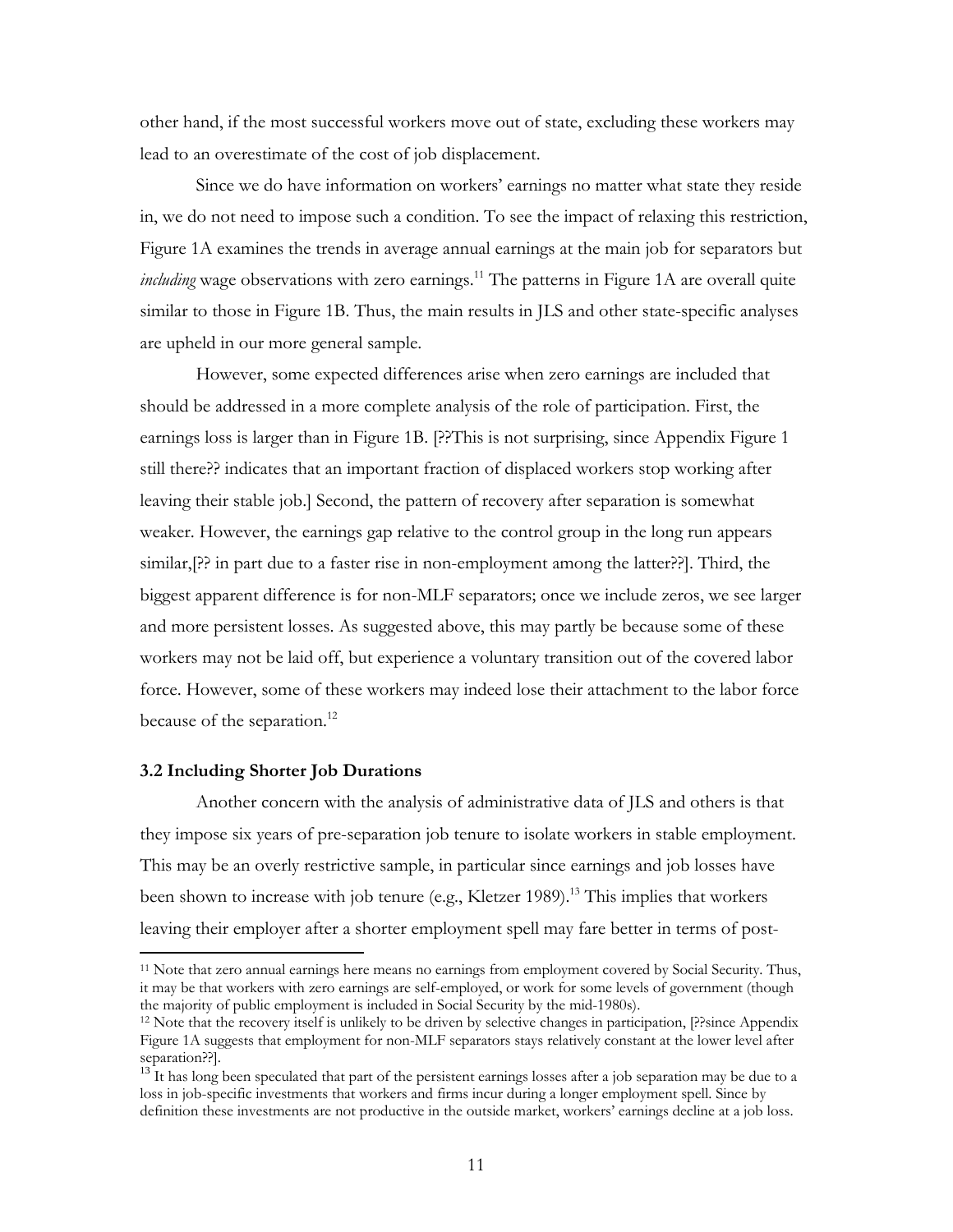separation earnings. Another reason to contrast the earnings losses at job separation is that job separations at three years of tenure are more common than at six years.

We replicated our main results for workers in stable employment for three years, from 1977 to 1979. The resulting numbers are shown in Figure 2A (including zero earnings) and Figure 2B (positive earnings). Overall, the figures show quite similar patterns as for workers with six years of job tenure in 1979. As expected, independently of separation status mean earnings of low-tenured workers in the late 1970s is lower (see also Table 1). Similarly, earnings declines at displacement are somewhat smaller and earnings appear to recover somewhat faster. However, the difference is one of degree rather than in kind. The magnitude of the losses will be easier to compare in our regression analysis. Nevertheless, it is clear from these figures that the losses in annual earnings at displacement are large even for a broader group of workers with lower pre-displacement job attachment.

#### **4. The Long-Term Earnings Losses from Job Separation**

#### **4.1 Regression Approach**

As documented in Table 1 and apparent from Figures 1 and 2, systematic differences in average earnings and age exist between workers who separate from their long-term employment in the early 1980s and workers who keep their jobs. It is also apparent that strong cyclical swings and trends in earnings may confound the effects of job loss. To get a complete picture of the long-term earnings losses of job separators, we need to make a comparison to a control group but at the same time explicitly account for possible systematic differences among workers in a regression framework.

We will estimate various specifications of the following distributed lag model

$$
y_{it} = \alpha_i + \gamma_t + \beta X_{it} + \sum_{k \ge -m,} \delta_k D_{it}^k + u_{it}
$$
 (1)

where the outcome variable  $y_{it}$  represents a measure of annual earnings, the year dummies  $\gamma_t$  are identified by the presence of workers not separating from their job (the control group), and the error *uit* represents truly random components affecting the outcome. The coefficients  $\delta_k$  on the dummies indicating the k-th period before, during, or after job separation  $(D_{it}^k)$  measure the time path of earnings changes of job separators before and after a displacement relative to the baseline and the control group. The ability to estimate the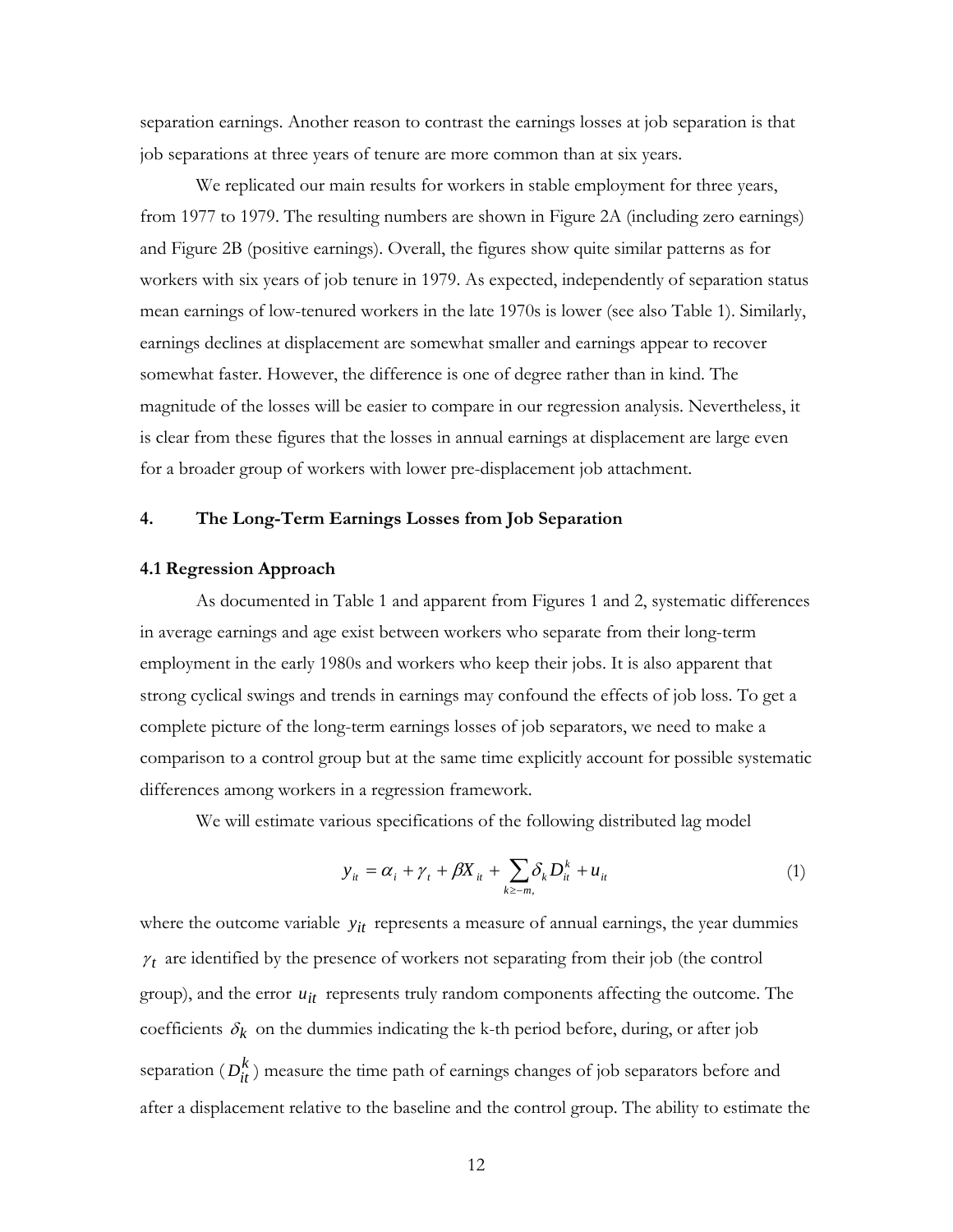dynamic effect of job separation is of particular interest since it will allow us to obtain summary measures of the overall lifetime cost of job separation.

The displacement effect is identified by the inclusion of workers staying at their employers throughout the period under study (the control group). To interpret the estimated effects  $\delta_k$  as the causal impact of job separation on earnings, however, we have to assume that conditional on worker fixed effects and included observable baseline characteristics, displaced workers are observationally equal to those workers in the control group. This is the strategy chosen by most classic studies of the effect of job loss (e.g., Ruhm 1990, Jacobson, Lalonde, and Sullivan 1993). If workers are on average remunerated according to their productivity, then the long-run average of earnings should be a good index of their overall earnings potential. In this case, comparing a job separator and a non-separator with similar worker fixed effects yields a valid estimate of the effect of job loss.

Given the large change in earnings for job separators, this approach is most persuasive in the presence of a long window of observation prior to the job separation. Similarly, it is most appropriate for mature workers whose earnings represent their productivity. For example, in the case of younger workers, wages often do not yet reflect their long-term earnings potential and fixed effect strategies are not viable (e.g., von Wachter and Bender 2006). Since our observation window covers a long time period prior to job separation and the average age of workers in our sample is close to 40, we believe our fixed effect estimation strategy will uncover estimates that yield good first approximations of the causal effect of job separations on earnings.

A potential concern with estimates obtained from the model in equation (1) is that it may attribute negative trends in earnings in industries experiencing high rates of layoff to the event of job displacement. To make sure our estimates do not simply reflect differential industry trends we augmented model (1) by interacting the year effects with the industry in which workers held a job in 1979. If j denotes the 2-digit industry in 1979, then we estimate

$$
y_{ijt} = \alpha_i + \gamma_{tj} + \beta X_{it} + \sum_{k \ge -m,} \delta_k D_{it}^k + u_{ijt}
$$
 (2)

This effectively uses as a counterfactual earnings measure in the absence of displacement the evolution of earnings of workers who are not displaced belonging to the same 1979 industry. (Below, we will also estimate a fully interacted model where we allow the effect of displacement itself to differ by broad industry). We will also present estimates where we use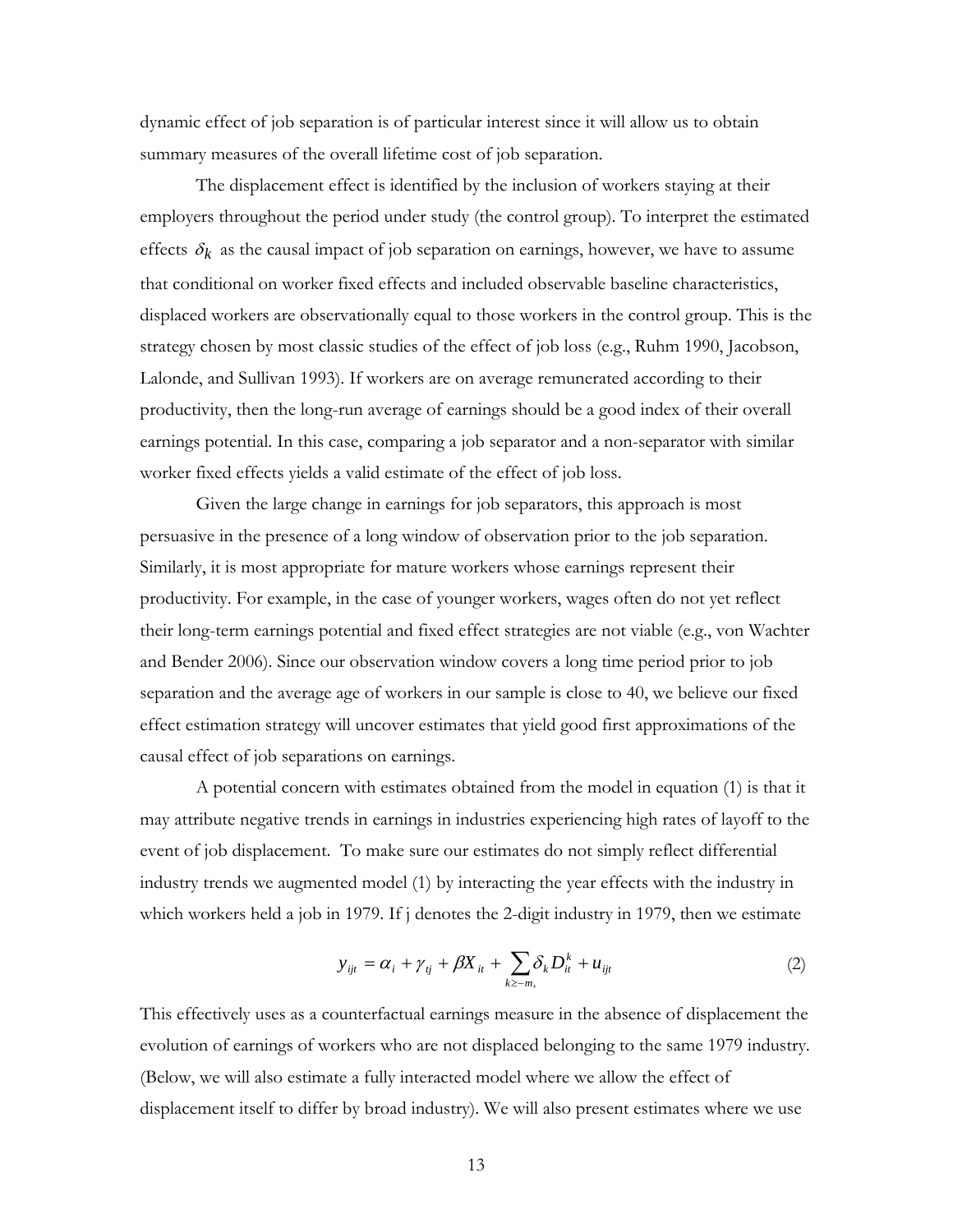workers employed at the same employer in 1979 who were not displaced as a control; there, j represents the identity of the employer in 1979, and model (2) includes employer-year fixed effects. This can account for the fact that firms engaging in mass layoffs may have been in economic difficulties before the layoff; we would not want to attribute such a trend to the effect of displacement. A drawback of this estimate is that it effectively subtracts any effect of the mass-layoff on workers staying at the firm ('stayers') from the effect on displaced workers. We return to this point below when we discuss an alternative strategy to estimate the effects of mass-layoff within an intent-to-treat framework.

 In our sensitivity analysis, we also estimate a range of other variations on the basic regression model. Among others, we present estimates for groups of workers with different degrees of labor force attachment. While the high tenured workers we focus on in our main analysis constitute a small fraction of the overall labor market, these estimates are based on broad groups of workers more representative of the U.S. labor market as a whole. A related concern is that the industry and age decomposition of the U.S. labor market has changed since the early 1980s. To show directly that our estimates are not driven by particular industries or age-groups, below we analyze these groups separately. To summarize, we also present estimates based on samples that have been re-weighted to reflect the characteristics of the labor market in 2003.

#### **4.2 Main Results**

To display our results, we graph the coefficients  $\delta_k$  capturing the effect of separation on annual earnings before and after the year of employment at the lost job (i.e., k=0 during the last year we record the old employer to be the main employer). We follow JLS in pooling all job separations from 1980 to 1986 to maximize our sample size. All figures show the results from our preferred specification, which includes year effects (and thereby effectively introduces the control group); a fourth-order polynomial in current age (and thus accounts for differential age of the treatment and control groups); and worker fixed effects eliminating permanent differences in earnings potential between separators and nonseparators. A detailed discussion of the role of each of these specification choices can be found in von Wachter, Song, and Manchester (2007).

The results for losses in annual earnings among displaced workers in covered employment are shown in Figure 3. The figure strongly confirms that job separation during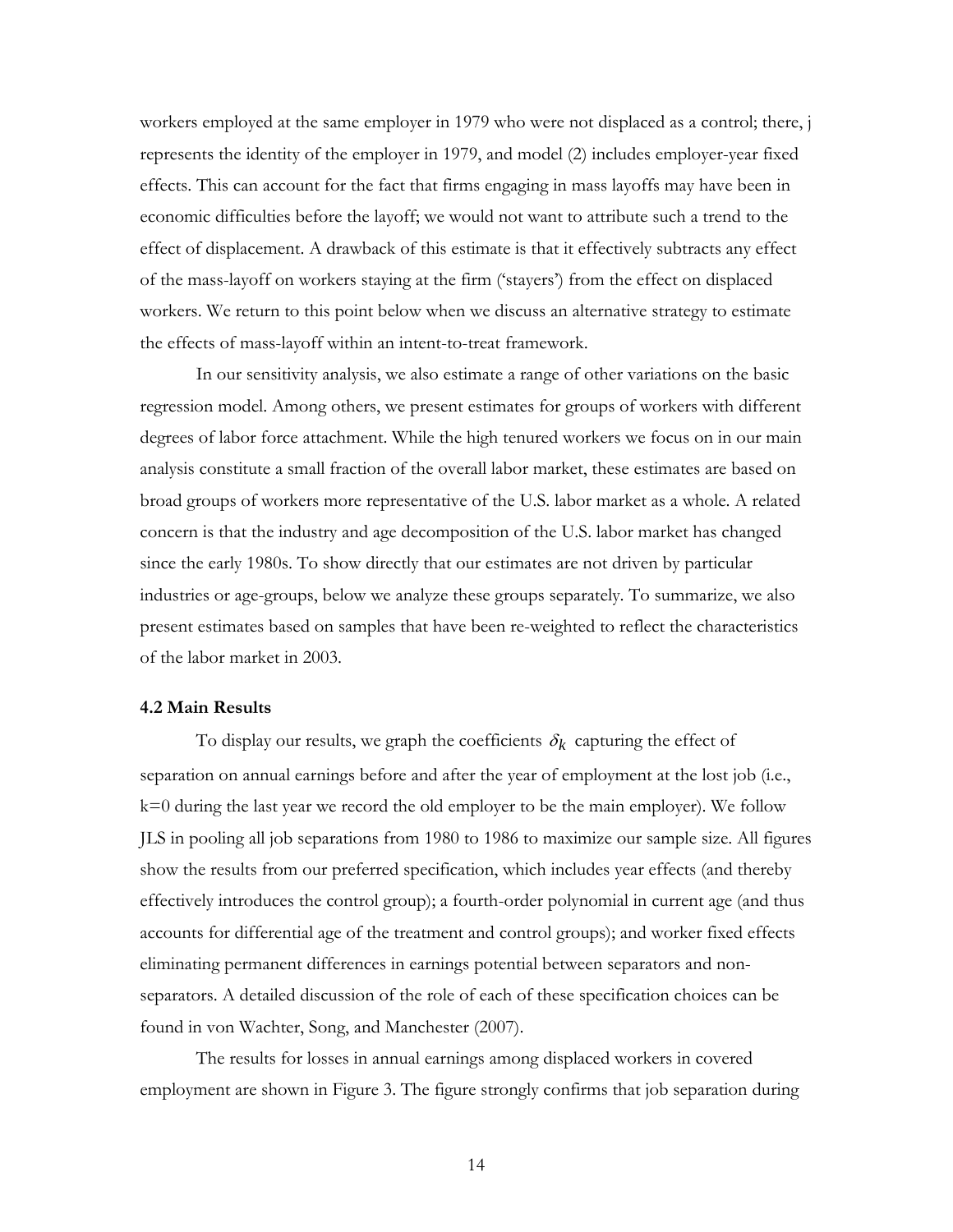the early 1980s recession and its immediate aftermath had very long-lasting effects on annual earnings, and significantly reduced workers' lifetime earnings. For workers displaced at mass layoffs during 1980-1986, the losses are about \$10,000 ten years after job loss when we look at workers with positive earnings, or about 21% relative to average 1979 earnings shown in Table 1. Twenty years after job separations, earnings remain about \$10,000 below the baseline – maintaining a long run loss of about 21%. We find very large persistent earnings losses following job separation that decline ever so gradually and never recover fully.

Controlling for year fixed effects alone increases the persistence of earnings losses compared to average losses shown in Figure 1. This result implies that part of the apparent recovery in average earnings observed in Figure 1 is due to cyclical recovery in the mid-1980s.

If we include observations with zero earnings in the analysis, the losses become even larger and initially more persistent (Figure 3). The immediate losses are \$16,000 vs. \$13,000, and the 10 year loss stands at \$13,000 vs. \$10,000 if we include zero earnings instead of excluding it. Those losses persist even after 20 years.

The magnitude of these estimates is on the same order as what Jacobson, Lalonde, and Sullivan (1993) found for workers laid off in Pennsylvania during the same time period. JLS report earnings losses up to six years after job loss. We show losses up to 20 years. The loss JLS estimate for the sixth year, rescaled to represent annual earnings and converted to 2000 dollars using the CPI, is \$9,000 (the specification comparable to ours is in their Figure 4, model 2). This is of similar order of magnitude of the ten year loss we report, ranging between \$10,000 and \$13,000, depending on whether zero earnings are excluded or not (as we discussed above, both estimates bear some validity when compared to the quarterly estimates in JLS restricted to workers with positive annual earnings).

The long-run results we report suggest that the medium-run effects reported by JLS and others persist into the future, with lingering effects 15-20 years after a job displacement.

Last, a note of caution is appropriate. The sample used in this paper does not contain the same range of industries as JLS does, and so far we have only considered men, whereas they consider both men and women. [??omit: Similarly, the final JLS estimate includes worker-specific earnings trends, which will be included in the next version of this paper.]

#### **4.3 Losses in Present-Discounted Value of Earnings**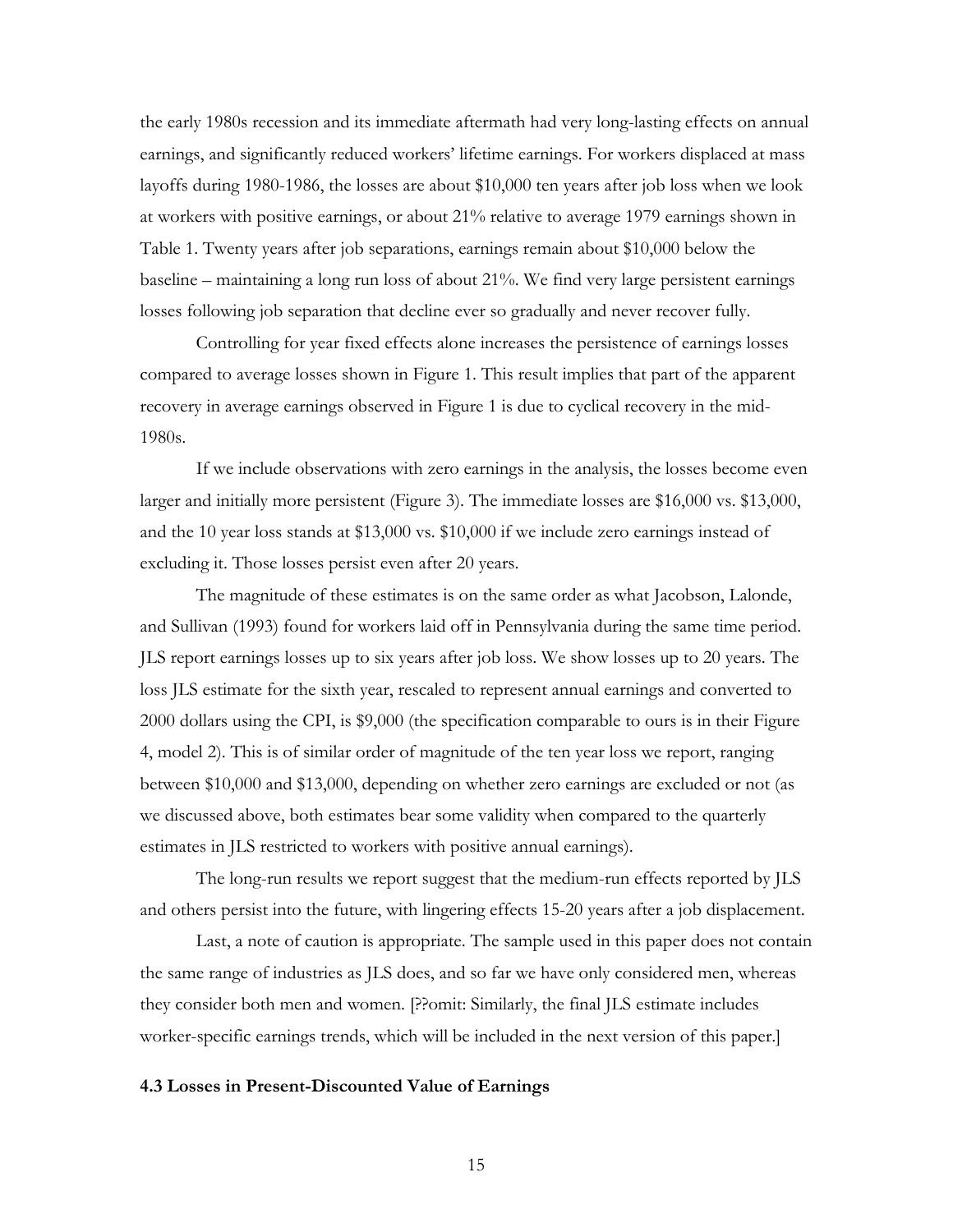The annual losses we find accumulate to represent a substantial loss in life-time earnings. This is shown in Table 2, where we present the implications for loss in the presentdiscounted value of earnings losses assuming that losses are zero after 20 years for different interest rates. This can be thought of the earnings loss for a worker retiring twenty years after a job displacement. The substantial losses range from \$110,000 to \$140,000. Had a worker earned about \$50,000 each year in the absence of the loss for twenty years, at an 8% real interest rate his remaining PDV for twenty years would have been about \$530,000. A loss of \$110,000 would thus represent a decline in life-time earnings of about 20%.

The table has two additional messages. First, the number of high-tenured workers potentially affected by these large earnings losses is substantial. Second, the number of workers affected by displacement during mass layoffs quickly grows if we consider workers with shorter tenure durations or even weaker employment histories prior to job loss. Thus, the number of potentially affected workers rises from about one million to three million if we require six consecutive years of positive earnings at any employer instead of six years of tenure at the same employer. As further discussed in the next section, the remaining columns of Table 2 reveal that albeit estimated earnings losses for these added groups of workers is lower, it is still substantial.

#### **4.4 Shorter Tenure Durations**

Results from the regression analysis also reveal that relative to the control group of workers not separating between 1980 and 1986, earnings losses among the sample that includes shorter tenure durations at job loss are of the same order of magnitude and persistence as for our main estimates. This is shown in Figure 5. There is no indication in the figure that the cost of job loss is concentrated among displaced workers with six or more years of tenure. In fact, relative to the control group of workers with three or more years of tenure, the losses even appear to last longer than 15 years beyond the layoff. Similarly, if we include zero earnings, we find that workers displaced during a mass-layoff still fare significantly worse than non-MLF separators with at least three years of job tenure in 1979 (not shown).

Figure 5 also shows estimates for two additional groups of workers with even weaker restrictions on their prior labor force participation. In our broadest sample, we only require that workers have a significant attachment to the labor force, represented by three years of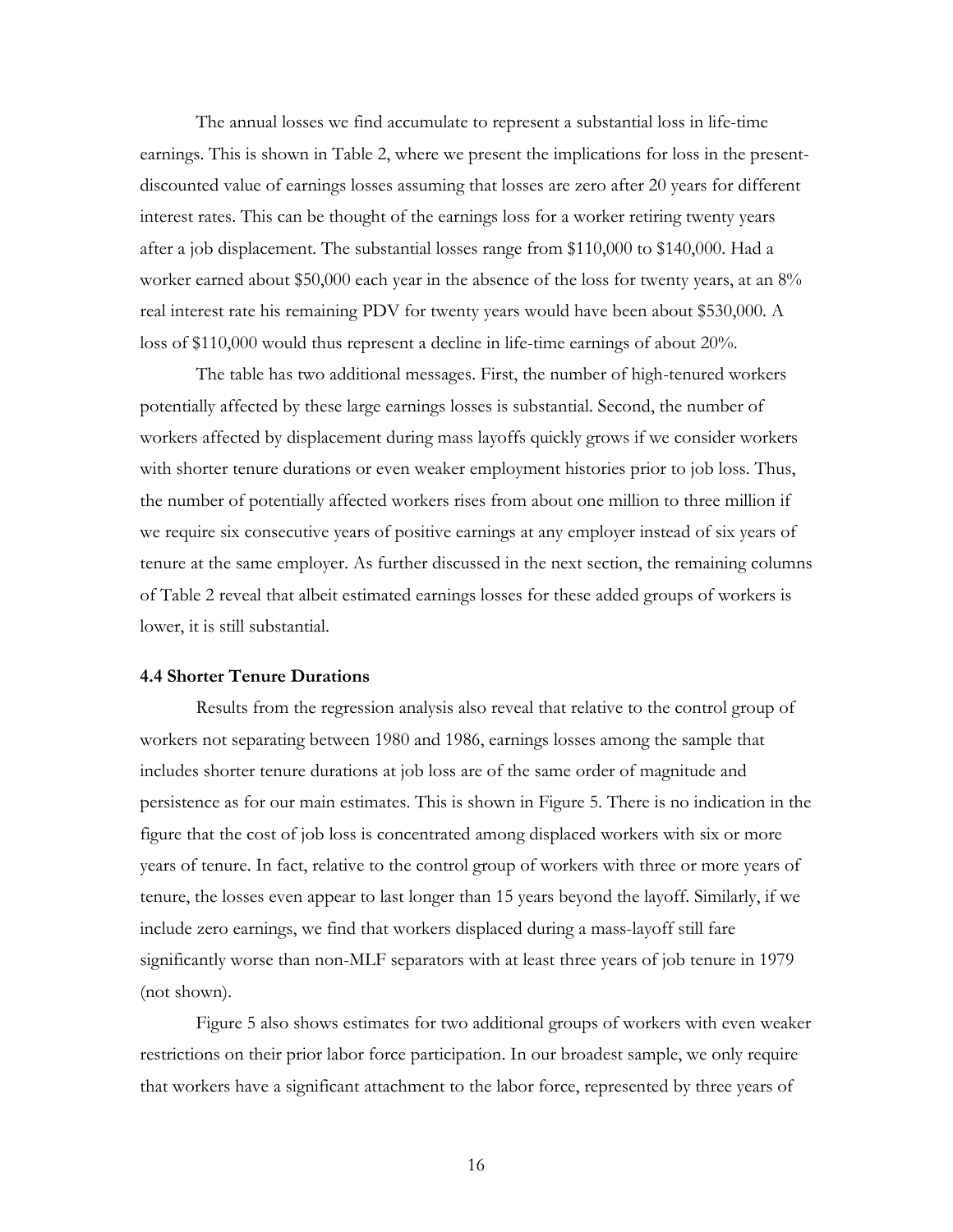consecutive positive earnings in 1979. Table 3 shows that these groups represent a much broader fraction of all individuals in our sample with positive earnings in 1979. While this may represent an advantage over the more narrowly defined high-tenure samples, it is important to realize that these groups are more likely to change jobs voluntarily. Since voluntary movers typically gain from job mobility (e.g., Topel and Ward 1992), this introduces measurement error in our displacement indicator that is likely to bias our estimates of the effect of layoff on earnings towards zero. Figure 5 shows that the broader groups of workers indeed experience somewhat lower earnings losses than the high-tenure groups. While this is expected given that higher job duration prior to displacement is typically associated with larger earnings losses, part of the difference might also be due to measurement error. In either case, the estimated reduction in earnings is still substantial, persistent, and large after 15-20 years even for these broad groups of workers.

#### **4.5 Industry- and Firm-Specific Fixed Effects**

To estimate our augmented model (2), we first included year-effects for the 2-digit industry of a worker's main employer in 1979. If we compare the change in displaced workers' earnings with the evolution of earnings of non-displaced workers in the same 2 digit industry, Figure 4 shows that earnings losses are somewhat lower, albeit still significantly negative, long-lasting, and substantial. The same applies when we include firmspecific year effects, although now the reduction is somewhat larger, representing roughly 25-30% of the original effect obtained from model (1). Thus, even within 2-digit industries, all workers in firms experiencing mass-layoff tend to fare somewhat worse. Note that these estimates control for both a pre-existing trend at the firm level as well as the effect of mass layoffs on workers staying at the firm. Whether this is desirable depends on our notion of the appropriate counterfactual. Clearly, from the point of view of the single worker, had he stayed at the firm instead of being laid off, he would have suffered the effect of the masslayoff for those staying. On the other hand, to evaluate the overall cost of layoffs, we want to compare the outcomes of both displaced and non-displaced workers at the affected firms with the outcome of workers at comparable but stable employers. This will be discussed below.

#### **4.6 Estimates Based on Re-Weighted Samples**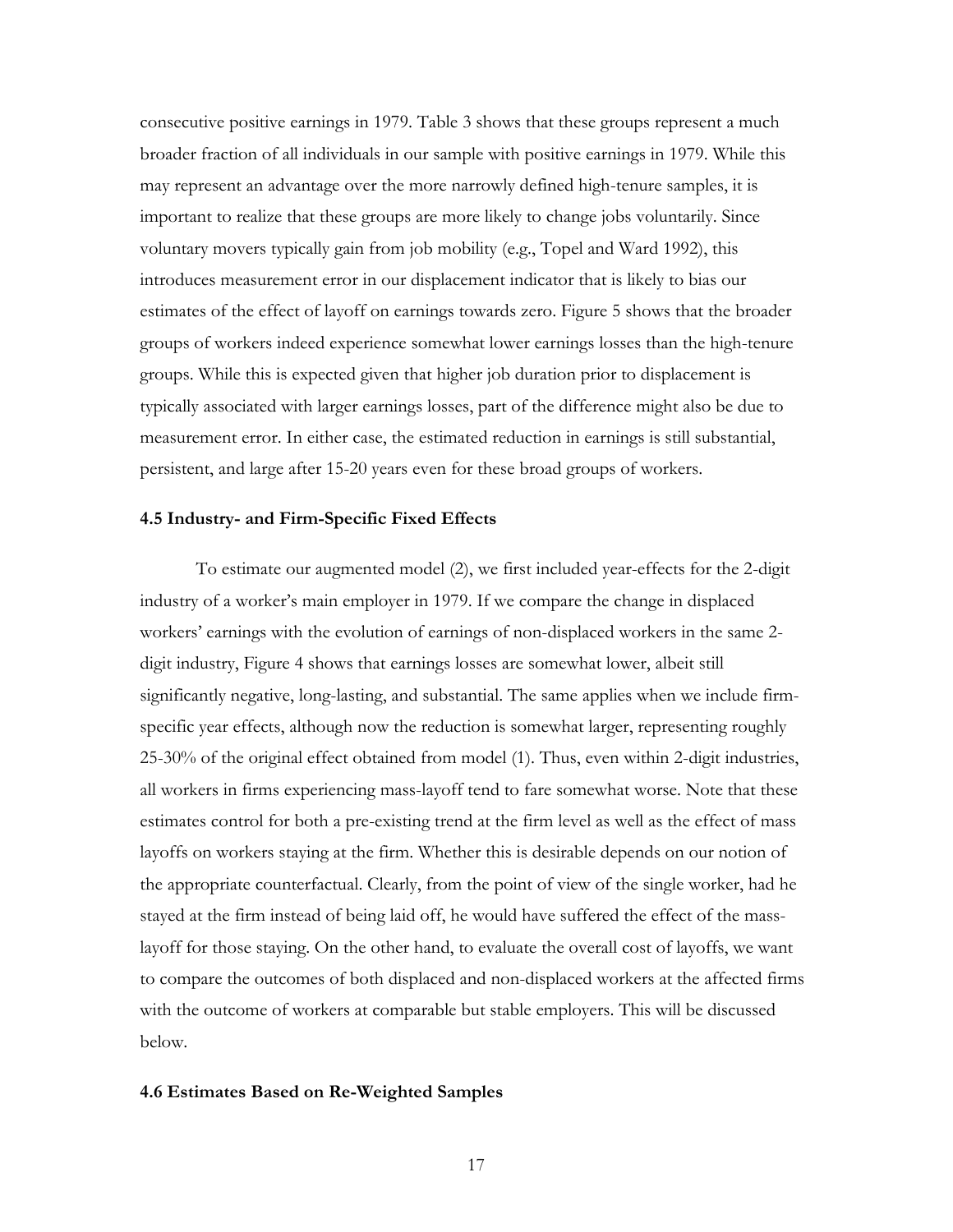To directly address the concern that changes in the industry and age distribution in the U.S. labor market would affect the relevance of our findings, we also estimated model (1) for various samples that have been reweighted to reflect the characteristics of our sample in later years. Figure 6 shows the estimates for weights that are chosen to reflect the industryage distribution for high-tenured workers satisfying our main sample restrictions in the years 1986 and 2003. Panel A of Appendix Table 1 shows characteristics of the original samples in 1979 and 2003, as well as of the reweighted sample.<sup>14</sup> The findings, shown in Figure 6, indicate that the reweighting makes little difference. This foreshadows the results in Section 5 demonstrating that the effects of displacement are pervasive and negative for all broad ageand industry-groups we study. Thus, our findings are neither driven by any particular group of workers, nor would changes in the industry or age distribution imply radically different qualitative results. This is *not* to say that the effect of layoff would not be different in, say, 2003, only that we would not predict it to be different based on our data.

### **5. Age at Displacement, Earnings Losses for Women, and Non-recession Displacement**

 The analysis thus far applies to men who were displaced during the recession of the early 1980s. In this section, we explore how the effects of mass layoffs differ based on the age of workers when the layoffs occur, effects on earnings of women who are displaced during mass layoffs in the early 1980s, and effects on men displaced during the peak of the economic recovery of the late 1980s.

 We expect that older workers might suffer larger losses in earnings following mass layoffs than younger workers. Older workers are likely to have more job-specific and firmspecific human capital and thus cannot replace their pre-layoff earnings as easily. Our regression analysis supports our expectation, as shown in Figure 7. Including workers with zero earnings, workers who were displaced at ages 50-55 see an initial fall of about \$23,000 in earnings, compared to a loss of about \$19,000 for workers ages 40-50 at displacement (Figure 7A). Workers in their 20s and 30s at displacement suffer a loss in earnings of about \$16,000. Recovery in earnings following the initial loss is very slow for all age groups. Perhaps surprisingly, even the earnings of younger workers who were displaced at ages 20-40

 $\overline{a}$ 

<sup>&</sup>lt;sup>14</sup> Panel B shows similar numbers for characteristics of a sample with only some work restriction in 2003. The resulting estimates based on the reweighted sample are very similar to what is shown in Figure 6.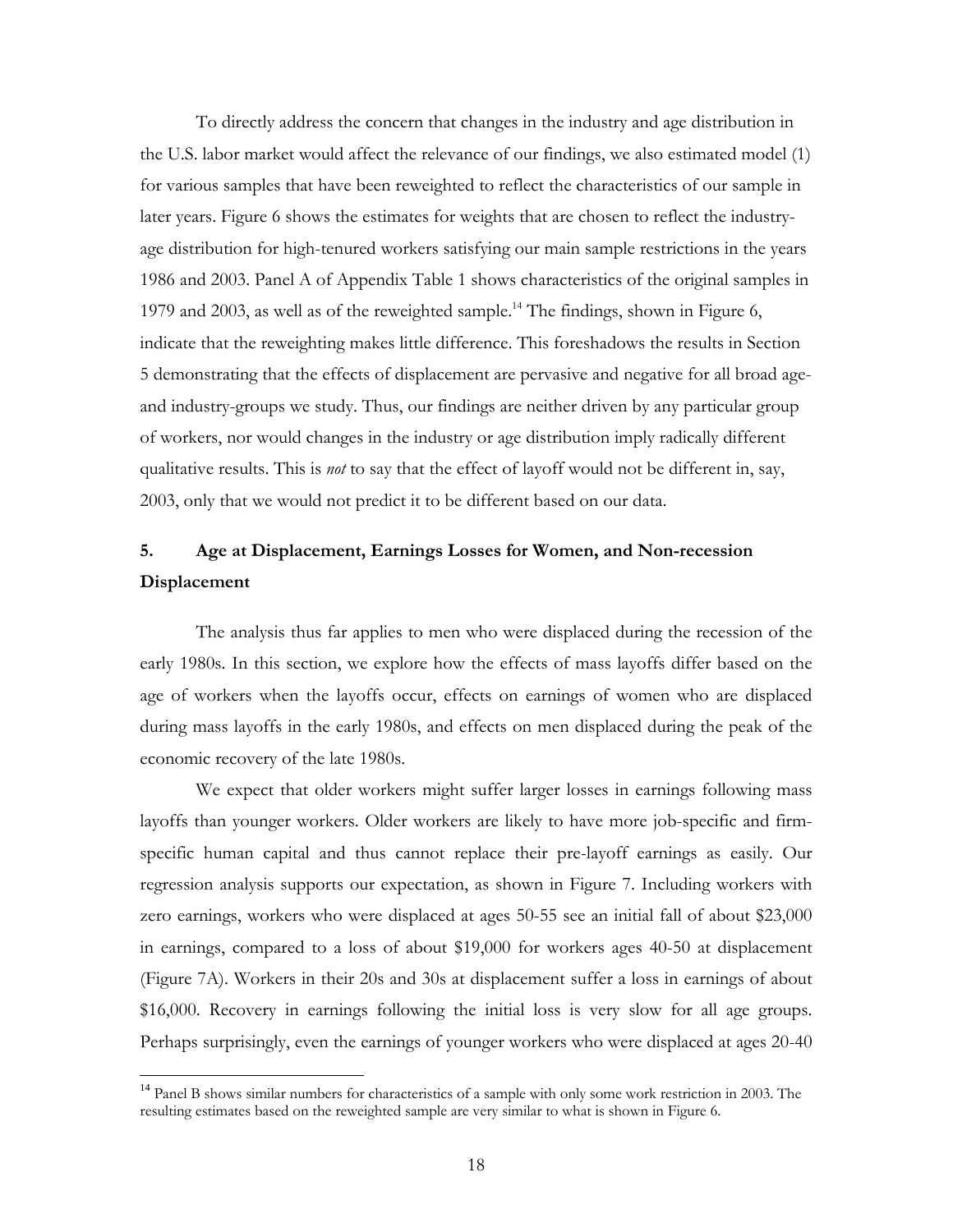do not recover fully. Earnings losses of about \$12,000 persist 20 years after the mass layoffs. The time horizon is shorter for the older workers because we drop workers above age 55, but again the recovery in earnings is slow.

 Excluding workers with zero earnings yields smaller initial losses in earnings and a less clear-cut age pattern (Figure 7B). Workers displaced at ages 20-55 experience losses of about \$12,000 to \$14,000 initially. The differences between workers in their 20s, 30s, 40s, and early 50s are small. However, recovery is more pronounced for workers in their 20s and 30s than for workers in their 40s.

 Women show smaller dollar losses in earnings following mass layoffs in the early 1980s, but larger percentage losses (Figure 8). Looking at women with positive earnings shows initial losses of about \$8000, or about 32% of their average earnings of \$25,000 in 1979. Comparable results for men showed losses of \$13,000, or about 27%. After 10 years, the earnings loss for women is about \$6000 and becomes about \$5000 after 20 years. The long-term loss of 20% is similar to the percentage loss for men. Including women with zero earnings yields initial losses of about \$10,000, or about 40%. Men showed losses of about \$16,000, or about 33%. After 10 years, the earnings loss for women is about \$7000 and becomes about \$4000 after 20 years. The long-term loss of 16% for women is somewhat smaller than men's loss of 25%.

 To examine whether effects of job loss might differ if the layoffs occur at the peak of the late 1980s recovery, we compare earnings losses following job loss in 1987-1989 to our main results for the 1980-86 period (see Figure 9). Including workers with zero earnings who had been in a stable job for six years, the initial loss in earnings following job loss in the 1987-89 period is a bit smaller, but the persistence of the loss is roughly similar (Figure 9A). The initial earnings loss for the later period is \$12,000, again expressed in 2000 dollars, compared with \$16,000 for the early 1980s recession period. After 10 years, losses for the later period are about \$8000 compared with about \$13,000 for the earlier period. Patterns for men in stable jobs for three years in the two periods show similar results (Figure 9B).

#### **6. Preliminary Summary and Suggestions for Further Research**

Every year a large fraction of workers lose their job in the U.S. labor market. Yet, despite a long literature attempting to quantify the costs of job loss, no representative and comprehensive estimate of the long-term consequences of job displacement exists. This is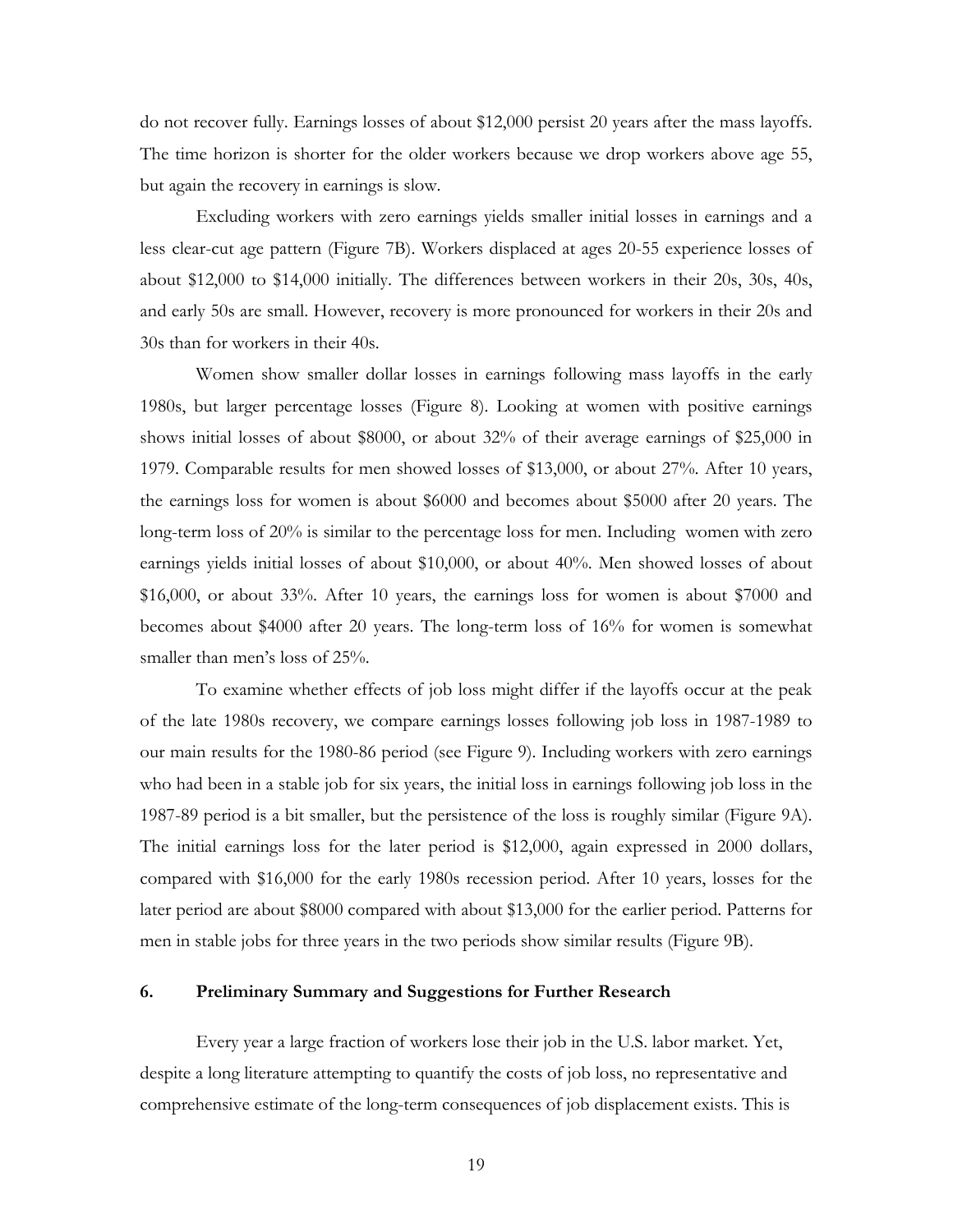particularly worrisome because existing estimates based on limited samples or time periods suggest that the costs could be large and persistent at least for some groups of workers. However, existing estimates suffer from important limitations since they are often based on single U.S. states, have no information on earnings of workers moving between states, and can follow workers only for a limited amount of time.

In this paper, we show that the results based on more limited samples are upheld in a representative and large sample of the U.S. work force covering over 25 years. We merge longitudinal administrative earnings data with data on employment of firms to study the long-term effects of job separation on earnings for male high-seniority workers displaced from their jobs during the 1982 recession. In doing so, we follow the literature in isolating displaced workers as those permanently leaving their stable job when their employer experiences a sudden large drop in employment.

Our sample allows us to follow workers who left a stable job for over 20 years after job loss, and compare their earnings developments to the outcomes of workers of similar age and earnings potential who did not separate from their employers. To control for the potential of negative selection of job separators, the long time period of our data allows us to control for worker fixed effects.

Our preliminary results suggest that displacements in mass layoffs occurring in the early 1980s led to large and persistent earnings losses that last over 20 years. Those workers in stable employment from 1974 to 1979 who were displaced from 1980 to 1986 – compared to workers with no permanent job separation during that period – had initial earnings losses of up to 33%. These losses decline to 21-27% after ten years and remain roughly similar 20 years after a job loss. We also show that even for workers with lower pre-separation tenure, losses are still substantial and last up to 20 years.

This has potentially important implications for the costs of economic adjustment in the U.S. economy. In particular, while the ability to fire 'at will' may benefit adjustment in the labor market as a whole, the costs in terms of lost productivity and earnings of individual workers may be much higher than typical replacement rates of unemployment insurance or other programs designed to smooth temporary earnings fluctuations.

We will work on several extensions of our analysis. On a substantial level, we will analyze how the speed of recovery depends on the number of workers affected. We will also engage in further important sensitivity checks. First, we will make sure that the losses we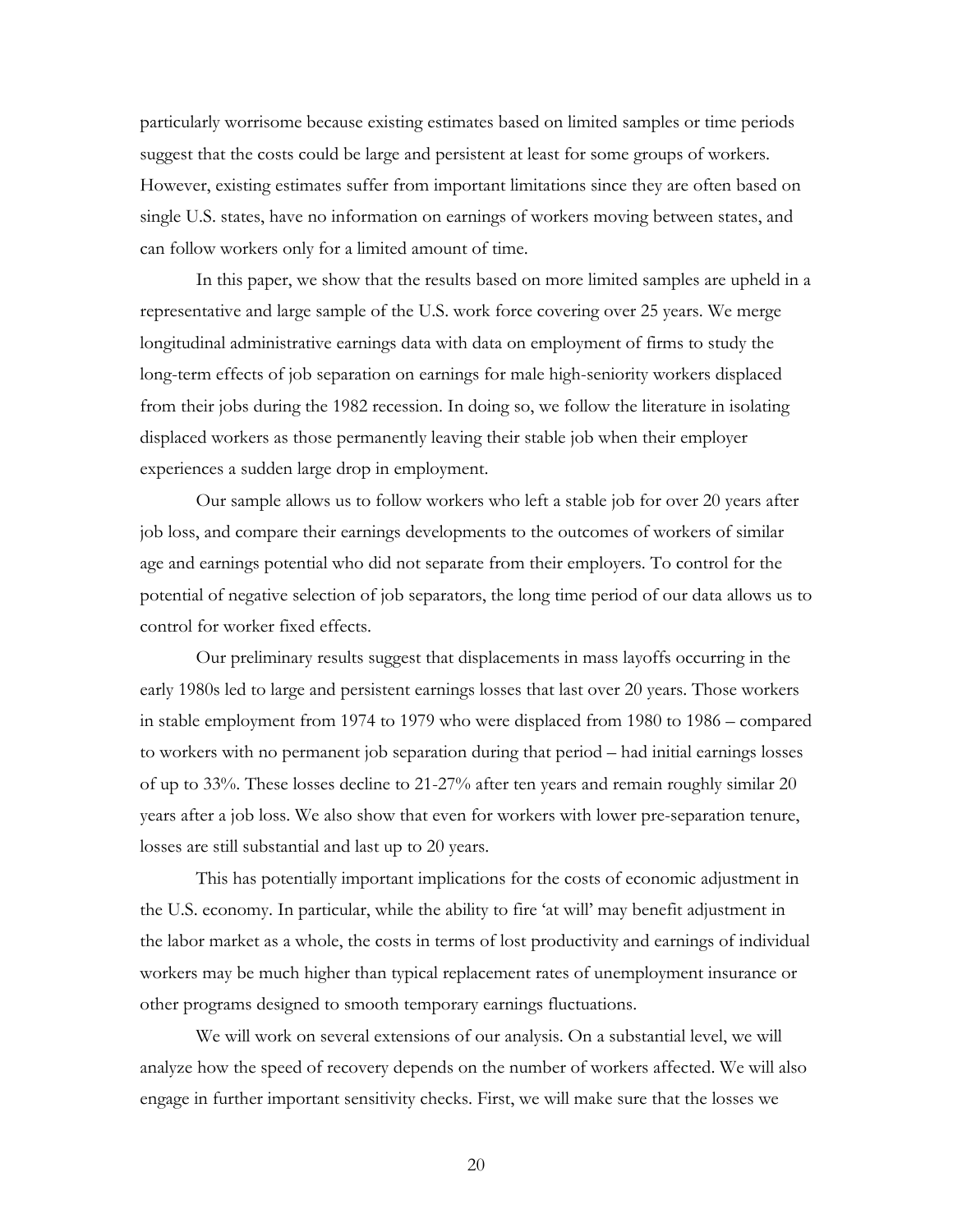find are not driven by a correlation of the incidence of job separations with average earnings in affected firms or industries. Second, our long time period allows us to follow JLS and control for potential differences in individual long-term earnings trends of separators and non-separators. Last, our large sample size allows us to analyze the effects of job separation by age, gender, race, region, industry, and socio-economic status.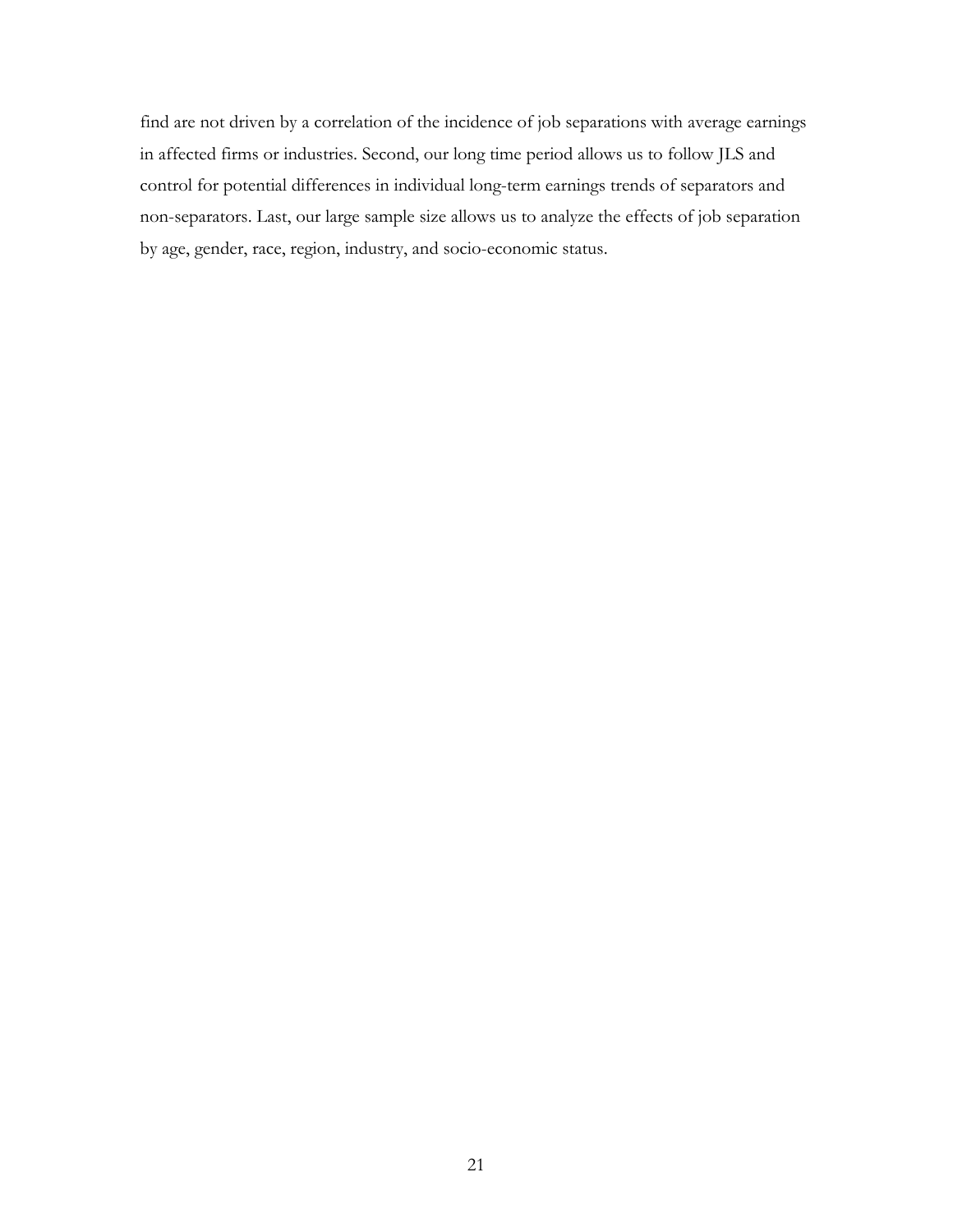#### **References**

- Aaronson, Daniel and Daniel Sullivan (1998). 'The decline of job security in the 1990s: Displacement, anxiety, and their effect on wages.' *Federal Reserve Bank of Chicago Economic Perspectives*, Vol.22 No. 1.
- Abowd, John, Robert Creecy, and Francis Kramarz (2002). 'Computing Person and Firm Effects Using Linked Longitudinal Employer-Employee Data.' Cornell, mimeo.
- Abraham, Katharine G. and James L. Medoff (1984). 'Length of Service and Layoffs in Union and Nonunion Work Groups.' *Industrial Labor Relations Review*, Vol.38 No.1 pp. 87-97.
- Anderson, Patricia and Bruce Meyer (1994). 'The Extent and Consequences of Job Turnover.' Brookings Papers on Economic Activity 1994:1.
- Bound, John and Alan B. Krueger (1991). The Extent of Measurement Error in Longitudinal Earnings Data: Do Two Wrongs Make a Right?' *Journal of Labor Economics*, Vol. 9, No. 1 pp. 1-24
- Browning, Martin and T.F. Crossley (2001). 'Unemployment Insurance Levels and Consumption Changes.' *Journal of Public Economics*. 80(1):1-23
- Chan, Sewin and Ann Huff Stevens (2001) "Job Loss and Employment Patterns of Older Workers," *Journal of Labor Economics* 19, 484-521.
- Couch, Kenneth (2006). 'The Earnings Impact of Job Displacement Measured with Longitudinally Matched Individual and Firm Data.' Presented at 2006 SOLE Meetings.
- Elsby, Michael, Ryan Michels, and Gary Solon. (2007). 'The Ins and Outs of Cyclical Unemployment.' NBER Working Paper No. 12853.
- Farber, Henry (2003). 'Job Loss in the United States, 1981-2001.' IRS Working Paper No. 471 Princeton University.
- Farber, Henry (2007). 'Job Loss and the Decline in Job Security in the United States.' Industrial Relations Section Working Paper 520.
- Gibbons, Robert and Lawrence Katz (1991). 'Layoffs and Lemons.' *Journal of Labor Economics*  9(4): 351-380.
- Gottschalk, Peter and Robert Moffitt (1994). 'Growth in Earnings Instability in the U.S. Labor Market.' *Brookings Papers on Economic Activity*.
- Gottschalk, Peter and Robert Moffitt (2002). 'Trends in the Transitory Variance of Earnings in the U.S.' *The Economic Journal*, Vol. 112 (478), C68-C73.
- Gruber, Jonathan (1997). 'The consumption smoothing benefit of unemployment insurance.' *American Economic Review* 87 (1): 192–205.
- Gruber, Jonathan, and Brigitte C. Madrian (2002) "Health Insurance, Labor Supply, and Job Mobility: A Critical Review of the Literature," NBER Working Paper No. 8817.
- Hildreth, Andrew, Till von Wachter, and Elizabeth Weber (2005). 'Estimating the 'True' Cost of Job Loss: Evidence Using Matched Data from California 1991-2000.' Mimeo, Columbia University.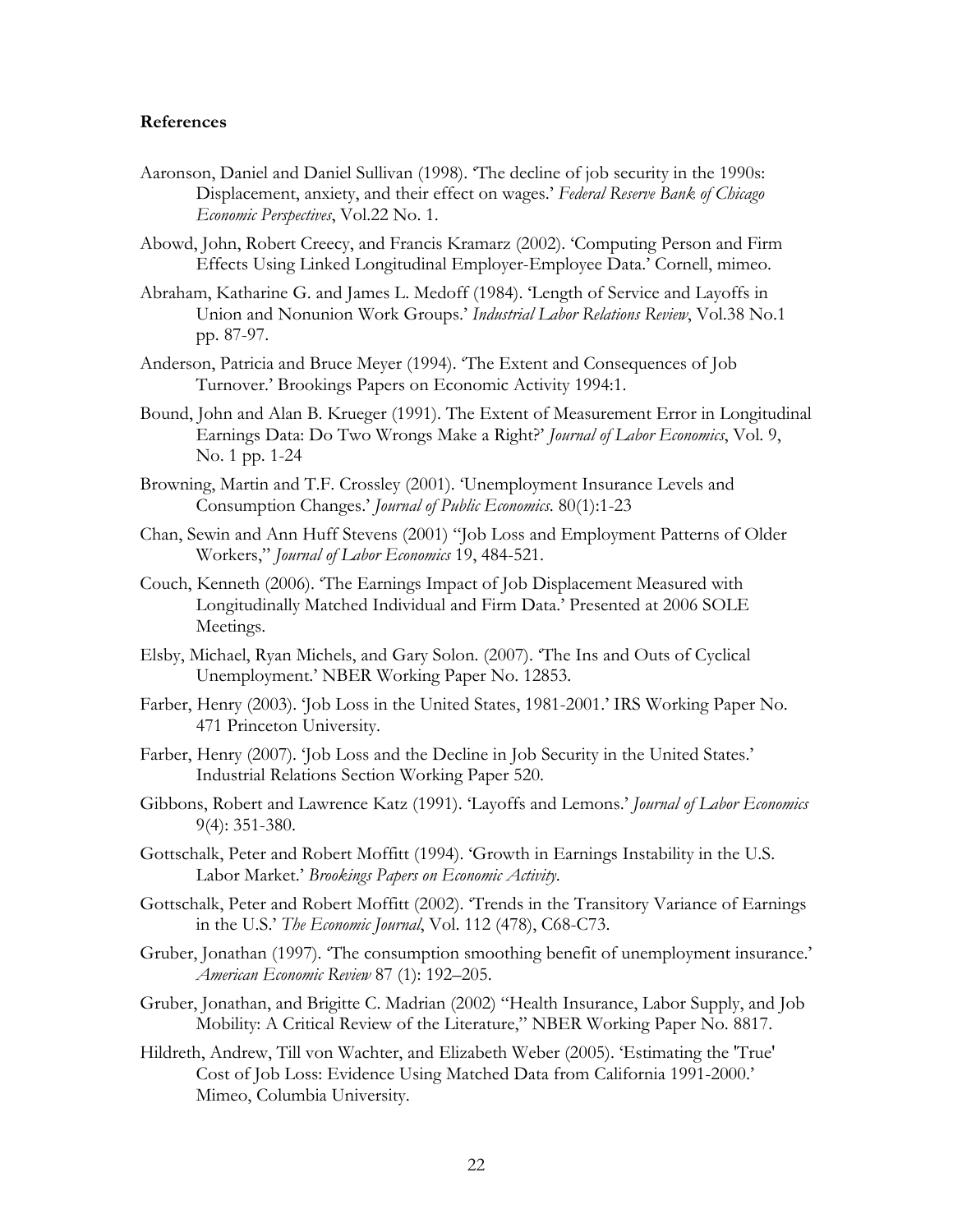- Jacobson, Louis, Robert LaLonde and Daniel Sullivan (1993). 'Earnings Losses of Displaced Workers.' *American Economic Review* 83(4): 685-709.
- Kletzer, Lori (1989). 'Returns to Seniority after a Permanent Job Loss.' *American Economic Review* 79: 536-43.
- Kodrzycki, Yolanda K. (2007). 'Using Unexpected Recalls to Examine the Long-Term Earnings Effects of Job Displacement.' Federal Reserve Bank Working Paper W07- 2.
- Kopczuk, Wojciech, Emmanuel Saez, and Jae Song (2007). 'Uncovering the American Dream: Inequality and Mobility in Social Security Earnings Data since 1937.' NBER Working Paper No. 13345.
- Krashinsky, Harry (2002). 'Evidence on Adverse Selection and Establishment Size In the Labor Market.' *Industrial and Labor Relations Review* 56(1): 84-96.
- Neal, Derek (1995). 'Industry-Specific Human Capital: Evidence From Displaced Workers,' *Journal of Labor Economics*, October, vol. 13: 653-77.
- Olson, Craig (1992). 'The Impact of Permanent Job Loss on Health Insurance Benefits.' Industrial Relations Section Working Paper No. 305. Princeton University.
- Ruhm, Christopher (1991). 'Are Workers Permanently Scarred by Job Displacements?' *American Economic Review* 81: 319-23.
- Schoeni, Robert and Michael Dardia (2003). "Estimates of Earnings Losses of Displaced Workers Using California Administrative Data." PSC Research Report No. 03-543.
- Shimer, Robert (2005). 'The Cyclicality of Hires, Separations, and Job-to-Job Transitions.' *Federal Reserve Bank of St. Louis Review*, 87(4): 493-507.
- Stevens, Ann Huff (1997). 'Persistent Effects of Job Displacement: The Importance of Multiple Job Losses.' *Journal of Labor Economics*, Vol. 15, No. 1, Part 1, pp. 165-188
- Stevens, Ann Huff (2001). 'Changes in Earnings Instability and Job Loss**.'** *Industrial and Labor Relations Review*, Vol. 55, No. 1, 60-78.
- Topel, Robert and Michael Ward (1992). 'Job Mobility and the Careers of Young Men.' *Quarterly Journal of Economics* 107(2): 439-479.
- von Wachter, Till and Stefan Bender (2006) 'At the Right Place at the Wrong Time: The Role of Firms and Luck in Young Workers' Careers.' *American Economic Review*.
- von Wachter, Till, Jae Song, and Joyce Manchester (2007). `Long-Term Earnings Losses due to Job Separation During the 1982 Recession: An Analysis Using Longitudinal Administrative Data from 1974 to 2004.' Mimeo, Social Security Administration.
- von Wachter, Till, Jae Song, and Joyce Manchester (2008). `The Role of Mass Layoffs in Explaining Trends in Instability and Inequality in the Labor Market.' Mimeo, Social Security Administration.
- Weber-Handwerker, Elizabeth (2006). 'The Social-Security Notch, Mortality, and Cohort Variability: A Cautionary Tale.' Mimeo. University of California Berkeley.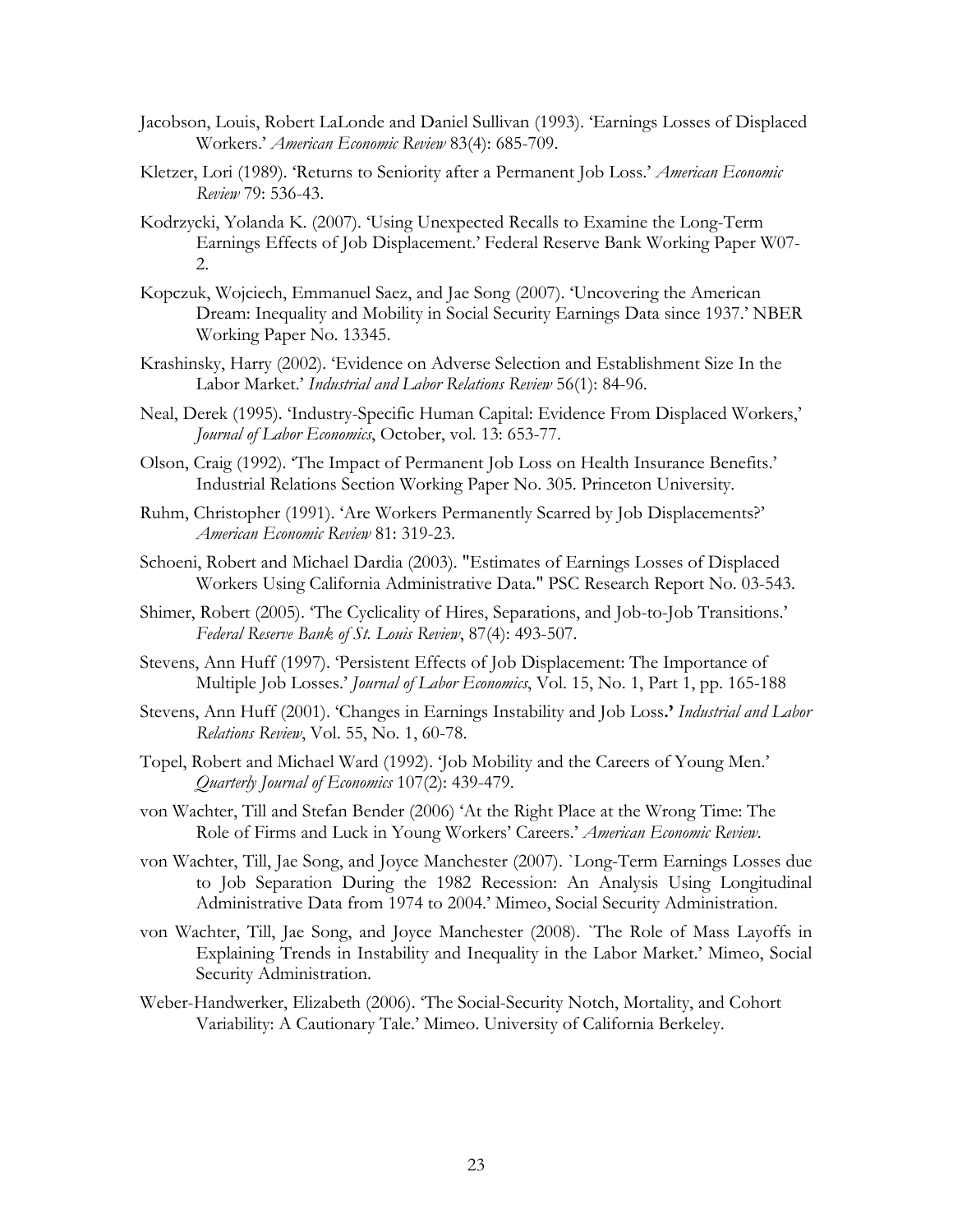#### **Data Appendix**

The sample of workers used for our analysis of the long-term consequences of job separations is based on three data sets. The three sources are the 2004 Continuous Work History Sample (CWHS) active file, a 1% extract from the Master Earnings File (MEF), and a 1% extract from the Longitudinal Employee-Employer Data (LEED).

SSA 1% samples are selected by a "stratified cluster design" based on certain serial digits of the Social Security Number (SSN). They are generally considered to be random samples and contain a large number of observations that represent the general population. Individuals are followed through their lives, thereby giving us longitudinal data.

The 2004 CWHS is a 1% sample that gives us the baseline sample universe and the matching longitudinal earnings and demographic information. It contains information on Social Security covered ("capped") earnings from 1951 through 2004, uncapped total earnings from 1978 through 2004, and basic demographic characteristics of persons who have any report of covered earnings in 1951 through 2004 as well as those who have any report of uncovered earnings in 1978 through 2004.

The MEF contains information on a worker's total uncapped annual earnings for each job held in a given year beginning in 1978 through 2004 and an identification number for each employer (EIN). It also has information on industry for each job.

The LEED is a longitudinal employee-employer file that starts in 1957. The sampling approach is the same as in the 1% CWHS, but individual earnings are reported at the employer level. A record exists for each employer that employed a worker in the sample in each year. The dataset includes basic demographic characteristics as well as compensation information subject to top-coding at the employer-employee record level up to 1978 but with no top-coding after 1978. The dataset also contains information about the employer such as geographic information and a three-digit industry code. The LEED also includes imputed wages above the taxable maximum from 1957 to 1977. The imputation procedure is based on the quarter in which a person reached the taxable maximum and is known as Method II. The idea is to use earnings for quarters when they are observed to impute earnings in quarters that are not observed because the annual taxable maximum has been reached. When the taxable maximum is reached in the first quarter, imputations rely on a Pareto interpolation.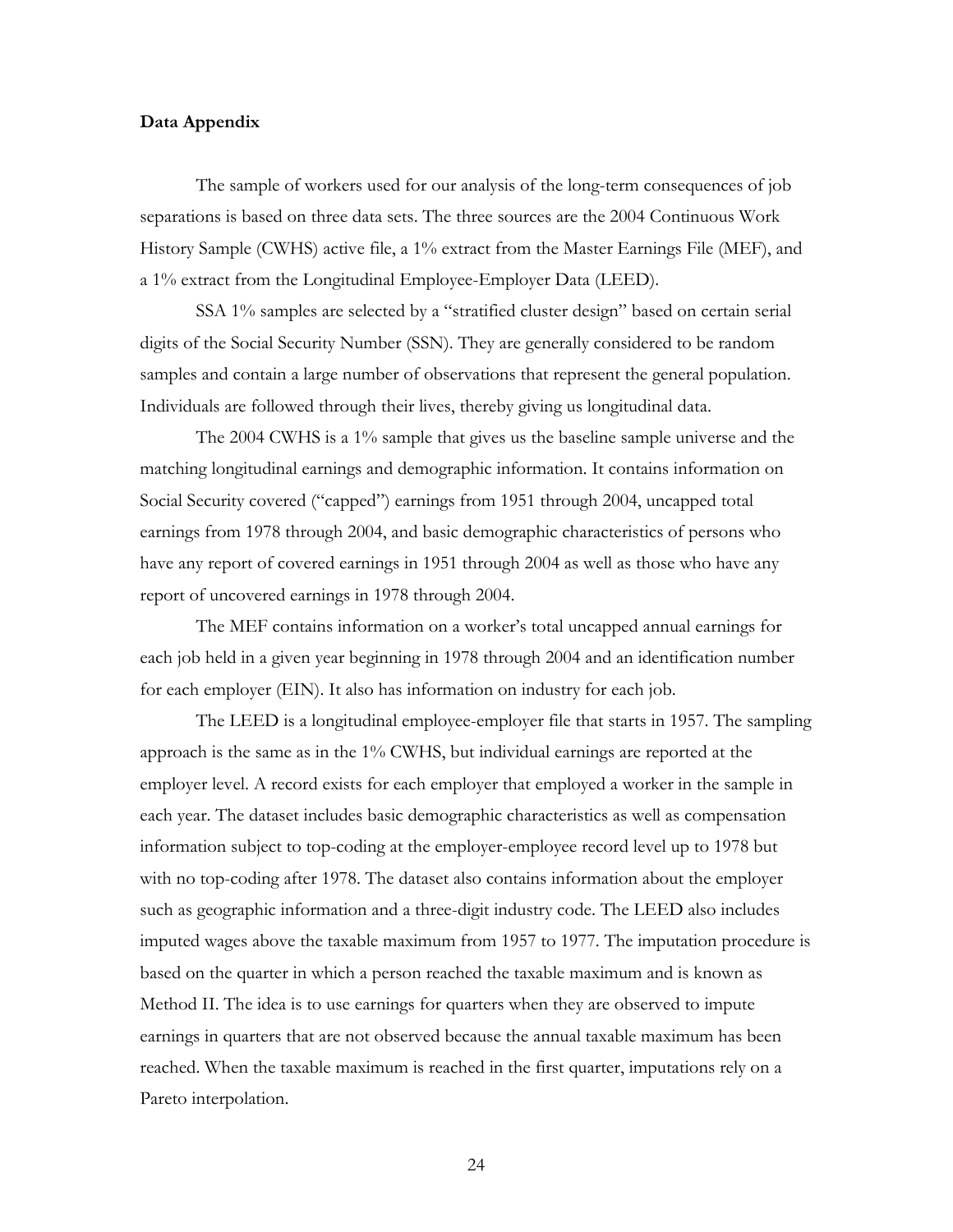|                                                            | Stable Employment 1974-1979 |                    | Stable Employment 1977-1979 |                               |                    |                    |                           |                               |
|------------------------------------------------------------|-----------------------------|--------------------|-----------------------------|-------------------------------|--------------------|--------------------|---------------------------|-------------------------------|
|                                                            |                             |                    | <b>Separations During</b>   |                               |                    |                    | <b>Separations During</b> |                               |
|                                                            | Non-<br>Separators          | Non-<br><b>MLF</b> | <b>MLF</b><br>(1 Yr)        | <b>MLF</b><br>$(2 \text{Yr})$ | Non-<br>Separators | Non-<br><b>MLF</b> | <b>MLF</b><br>(1 Yr)      | <b>MLF</b><br>$(2 \text{Yr})$ |
| Number of Workers                                          | 19084                       | 7579               | 3696                        | 4826                          | 26893              | 15409              | 6602                      | 8450                          |
| <b>Average Age</b>                                         | 37.7                        | 36.5               | 37.3                        | 37.1                          | 35.9               | 33.4               | 34.6                      | 34.5                          |
| Fraction Employed in<br>Mining in 1979                     | 0.02                        | 0.02               | 0.04                        | 0.03                          | 0.02               | 0.02               | 0.04                      | 0.04                          |
| Fraction Employed in<br><b>Construction in 1979</b>        | 0.03                        | 0.04               | 0.05                        | 0.04                          | 0.04               | 0.04               | 0.07                      | 0.06                          |
| Fraction Employed in<br>Manufacturing in 1979              | 0.56                        | 0.50               | 0.60                        | 0.62                          | 0.55               | 0.47               | 0.55                      | 0.57                          |
| Fraction Employed in<br><b>Transportation in 1979</b>      | 0.18                        | 0.12               | 0.09                        | 0.10                          | 0.16               | 0.10               | 0.08                      | 0.08                          |
| Fraction Employed in<br>Trade in 1979                      | 0.10                        | 0.18               | 0.09                        | 0.10                          | 0.12               | 0.21               | 0.12                      | 0.13                          |
| Fraction Employed in<br><b>FIRE</b> in 1979                | 0.07                        | 0.10               | 0.06                        | 0.05                          | 0.07               | 0.10               | 0.06                      | 0.06                          |
| Fraction Employed in<br>Services in 1979                   | 0.03                        | 0.04               | 0.07                        | 0.06                          | 0.03               | 0.06               | 0.07                      | 0.06                          |
| <b>Average Earnings At</b><br>Main Employer in 1979        | 55.658                      | 48.737             | 47.870                      | 47.845                        | 52.238             | 42.057             | 42.993                    | 43.108                        |
| <b>Average Earnings at All</b><br><b>Employers in 1979</b> | 56.074                      | 49.888             | 48.855                      | 48.779                        | 52.742             | 43.453             | 44.214                    | 44.257                        |
| <b>Median Earnings at Main</b><br><b>Employer in 1979</b>  | 51.240                      | 43.734             | 44.283                      | 44.729                        | 48.353             | 38.050             | 40.041                    | 40.471                        |
| <b>Median Earnings at All</b><br><b>Employers in 1979</b>  | 51.645                      | 44.727             | 44.989                      | 45.440                        | 48.831             | 39.111             | 41.001                    | 41.470                        |

o **1979 Before Permanent Job Separation by Mobility Status in 1980-1985, All Separators vs. MLF Separators Table 1: Average Characteristics of High Attachment Workers Working at Firms with Employment>=50 in** 

Notes:1% Sample Social Security Administrative Data. Earnings are in 1000s of dollars, deflated by 2000 CPI .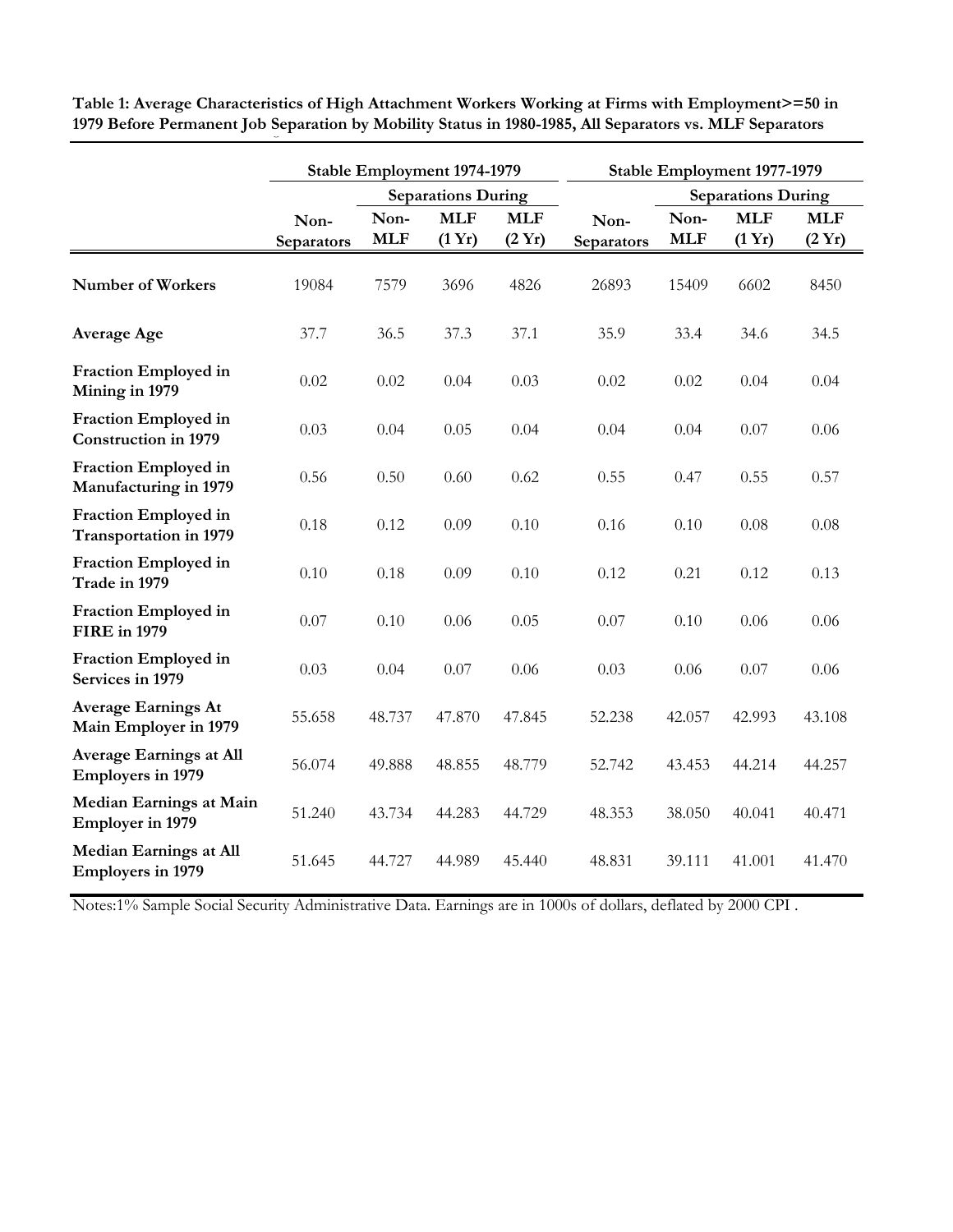|                                     | Fraction<br>Displaced<br>during<br>Mass-<br>Layoff in     |        | <b>Number of Workers</b><br><b>Displaced During Mass-</b><br>Layoff in 1980-1986 | PDV of<br>Annual<br>Earnings<br>Loss | <b>Total PDV</b><br>of<br>Earnings<br>Loss<br>(Billion) | PDV of<br>Annual<br>Earnings<br>Loss | <b>Total PDV</b><br>of<br>Earnings<br>Loss<br>(Billion) |  |  |
|-------------------------------------|-----------------------------------------------------------|--------|----------------------------------------------------------------------------------|--------------------------------------|---------------------------------------------------------|--------------------------------------|---------------------------------------------------------|--|--|
|                                     | 1980-1986                                                 | Sample | Population                                                                       |                                      | Interest Rate = $4\%$                                   |                                      | Interest Rate = $8\%$                                   |  |  |
|                                     | (1)                                                       | (2)    | (3)                                                                              | (4)                                  | (5)                                                     | (6)                                  | (7)                                                     |  |  |
| <b>Employment Situation in 1979</b> | Panel A: Including Zero Earnings in Calculation of Losses |        |                                                                                  |                                      |                                                         |                                      |                                                         |  |  |
| <b>Six Years Job Tenure</b>         | 0.15                                                      | 4,826  | 965,200                                                                          | $-$ \$163,897                        | $-$ \$158.2                                             | $-$ \$127,988                        | $-$ \$123.5                                             |  |  |
| Three Years Job Tenure              | 0.17                                                      | 8,450  | 1,690,000                                                                        | $-$ \$141,190                        | $-$ \$238.6                                             | $-$ \$110,818                        | $-$ \$187.3                                             |  |  |
| <b>Six Years Employment</b>         | 0.19                                                      | 14,041 | 2,808,200                                                                        | $-$106,672$                          | $-$ \$299.6                                             | $-$ \$82,035                         | $-$ \$230.4                                             |  |  |
| <b>Three Years Employment</b>       | 0.20                                                      | 18,321 | 3,664,200                                                                        | $-$102,897$                          | $-$ \$377.0                                             | $-$ \$79,632                         | $-$ \$291.8                                             |  |  |
|                                     | Panel B: Losses Based on Positive Earnings                |        |                                                                                  |                                      |                                                         |                                      |                                                         |  |  |
| <b>Six Years Job Tenure</b>         | 0.15                                                      | 4,826  | 965,200                                                                          | $-$ \$131,661                        | $-$127.1$                                               | $-$ \$103,976                        | $-$100.4$                                               |  |  |
| Three Years Job Tenure              | 0.17                                                      | 8,450  | 1,690,000                                                                        | $-$ \$110,259                        | $-$ \$186.3                                             | $-$ \$87,843                         | $-$148.5$                                               |  |  |
| <b>Six Years Employment</b>         | 0.19                                                      | 14,041 | 2,808,200                                                                        | $-$ \$83,269                         | $-$ \$233.8                                             | $-$ \$65,027                         | $-$ \$182.6                                             |  |  |
| Three Years Employment              | 0.20                                                      | 18,321 | 3,664,200                                                                        | $-$ \$79,099                         | $-$ \$289.8                                             | $-$ \$62,170                         | $-$ \$227.8                                             |  |  |

**Table 2: PDV of Annual Earnings Losses for Workers Displaced at Mass-Layoffs 1980-1986, Individual and Total**

Notes: Earnings figures are in 2000 Dollars. Discounted values are calculated at five years before displacement. Earnings losses are assumed to have returned to zero 20 years after displacement. Calculations based on 0.5% sample, such that column 3 is 200 times column 2. The total is the product of column 5 (7) is the product of columns 3 and 4 (6).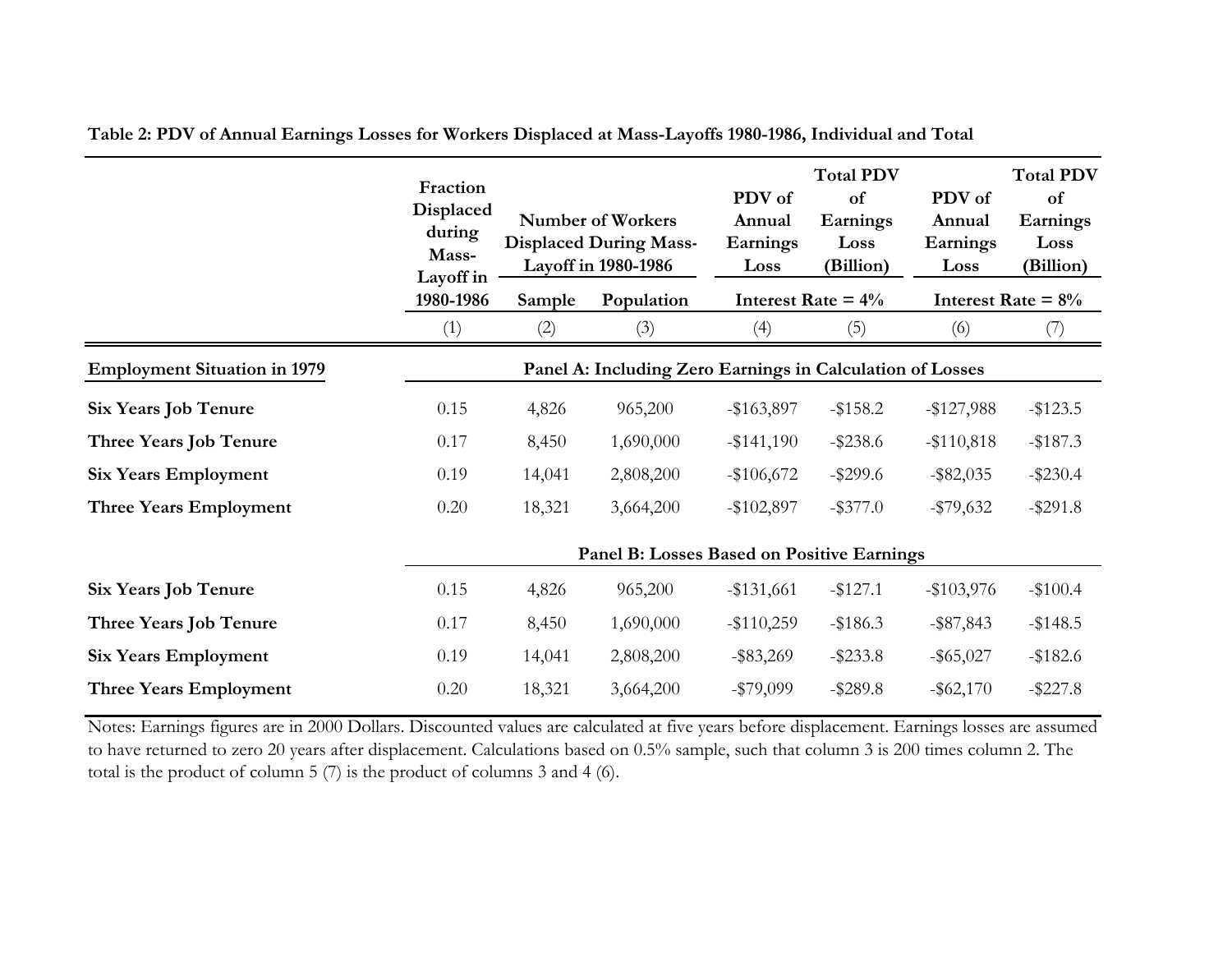| Table 3: Effect of Different Restrictions on Employment, Firm, and Industry in 1979 on Sample Size and Composition |  |  |  |
|--------------------------------------------------------------------------------------------------------------------|--|--|--|
|                                                                                                                    |  |  |  |

| <b>Sample Restriction</b>              | Works in<br>1979, Age<br>$\leq$ =50 | $(1) +$<br>Industry<br>Restr. | $(2)$ + Firm<br>$Size \ge 50$ | $(3) +$<br>Worked 3<br>Years | $(3)$ +<br>Worked 6<br>Years | $(3)$ + Job<br>Tenure 3<br>Years | $(3)$ + Job<br>Tenure 6<br>Years |
|----------------------------------------|-------------------------------------|-------------------------------|-------------------------------|------------------------------|------------------------------|----------------------------------|----------------------------------|
|                                        | (1)                                 | (2)                           | (3)                           | (4)                          | (5)                          | (6)                              | (7)                              |
| A. Effect of Alternative Restrictions  |                                     |                               |                               |                              |                              |                                  |                                  |
| <b>Total Number of Individuals</b>     | 193524                              | 161209                        | 114673                        | 93002                        | 74232                        | 50752                            | 31489                            |
| Fraction of Total Number in Column (1) |                                     | 0.83                          | 0.59                          | 0.48                         | 0.38                         | 0.26                             | 0.16                             |
| <b>B. Drop Firm Size Restriction</b>   |                                     |                               |                               |                              |                              |                                  |                                  |
| <b>Total Number of Individuals</b>     |                                     |                               |                               | 127743                       | 98875                        | 64837                            | 37670                            |
| Fraction of Total Number in Column (1) |                                     |                               |                               | 0.66                         | 0.51                         | 0.34                             | 0.19                             |
| C. Drop Industry Restriction           |                                     |                               |                               |                              |                              |                                  |                                  |
| <b>Total Number of Individuals</b>     |                                     |                               |                               | 111665                       | 88348                        | 55698                            | 34023                            |
| Fraction of Total Number in Column (1) |                                     |                               |                               | 0.58                         | 0.46                         | 0.29                             | 0.18                             |

Notes: Calculations from Social Security Data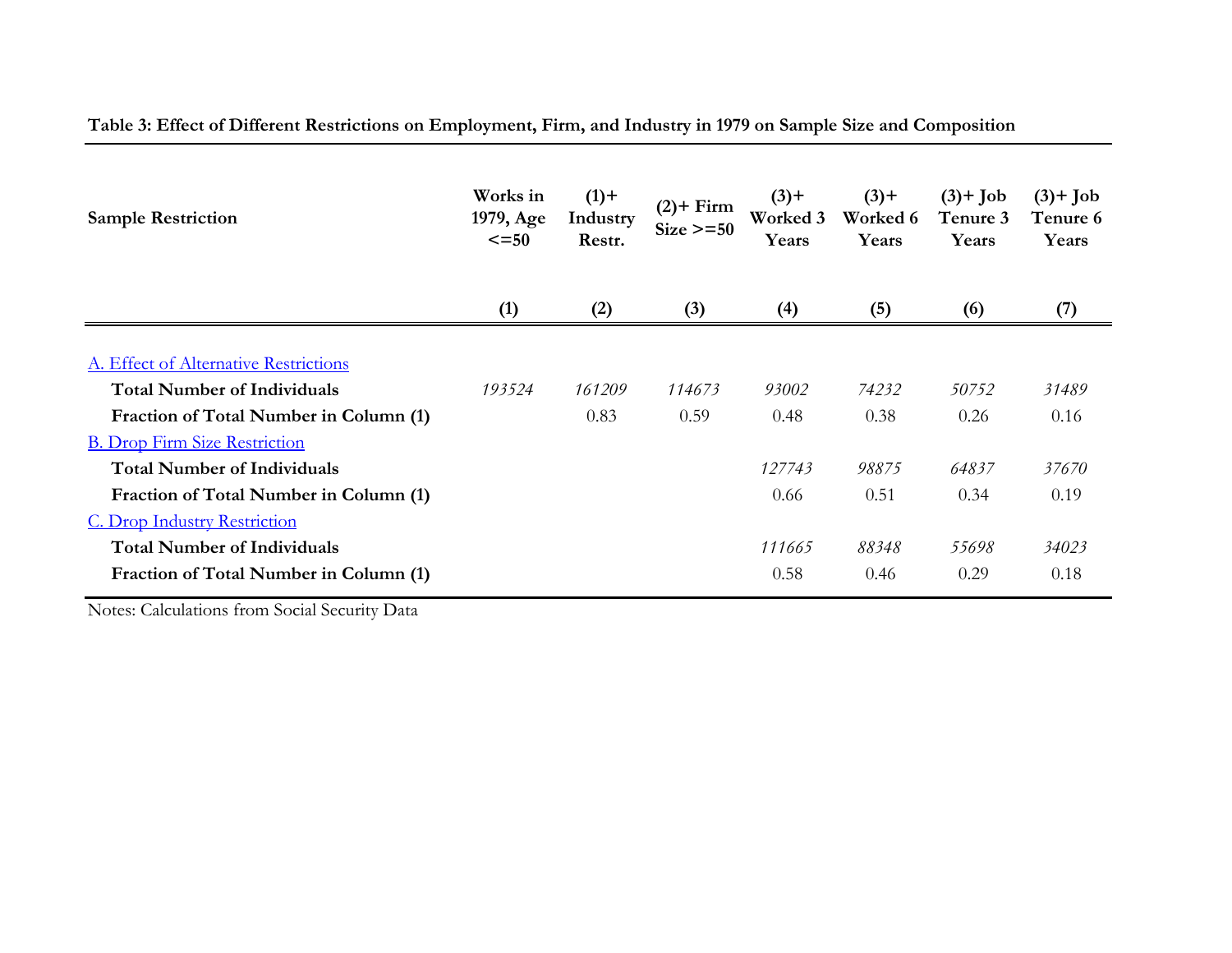| Industry                                  | Mining  | Constr. | Manuf.  | Transp. | Wholes.<br>Trade | Retail<br>Trade | <b>FIRE</b> | <b>Services</b> |
|-------------------------------------------|---------|---------|---------|---------|------------------|-----------------|-------------|-----------------|
| <b>Industry Share of Employment</b>       | 0.02    | 0.04    | 0.56    | 0.15    | 0.04             | 0.08            | 0.08        | 0.04            |
| Ind. Layoff Rate (No Non-MLF Sep.)        | 0.29    | 0.24    | 0.21    | 0.12    | 0.24             | 0.19            | 0.16        | 0.33            |
| Ind. Layoff Rate (All Workers)            | 0.22    | 0.18    | 0.17    | 0.09    | 0.16             | 0.12            | 0.11        | 0.23            |
| Average Earnings in 1979 (\$1000)         | 59.3    | 57.6    | 52.9    | 57.4    | 54.0             | 49.5            | 60.1        | 51.9            |
| <b>Effect on Annual Earnings (\$1000)</b> |         |         |         |         |                  |                 |             |                 |
| <b>5 Years Before Displacement</b>        | $-0.8$  | 5.7     | 0.2     | 3.8     | $-0.5$           | $-1.9$          | 7.8         | $-5.6$          |
| 1 Year After Displacement                 | $-23.9$ | $-14.8$ | $-15.8$ | $-20.9$ | $-17.9$          | $-19.4$         | $-5.8$      | $-24.6$         |
| <b>5 Years After Displacement</b>         | $-16.7$ | $-10.4$ | $-14.1$ | $-18.2$ | $-19.8$          | $-15.7$         | $-10.8$     | $-22.6$         |
| 10 Years After Displacement               | $-18.9$ | $-4.0$  | $-11.6$ | $-15.2$ | $-17.4$          | $-11.1$         | $-12.5$     | $-19.2$         |
| <b>15 Years After Displacement</b>        | $-13.8$ | $-5.2$  | $-10.5$ | $-11.8$ | $-16.2$          | $-7.0$          | $-22.5$     | $-19.2$         |
| Percent Relative to Baseline (15 Years)   | $-0.23$ | $-0.09$ | $-0.20$ | $-0.20$ | $-0.30$          | $-0.14$         | $-0.37$     | $-0.37$         |

**Table 4: Effect of Displacement on Earnings in 1980-1986 by Major Industry in 1979, Men in Stable Employment 1974-1979, Earnings Including Zeros (in \$1000)**

Notes: Industry refers to industry of main employer in 1979. Earnings in 2000 Prices. Industry layoff-rate not including non-mass layoff separators excludes non-mass layoff separators from denominator. It represents the fraction in the actual estimation sample that is used to estimate the effect of displacement on earnings. The industry layoff-rate for all workers includes non-mass layoff separators in the denominator.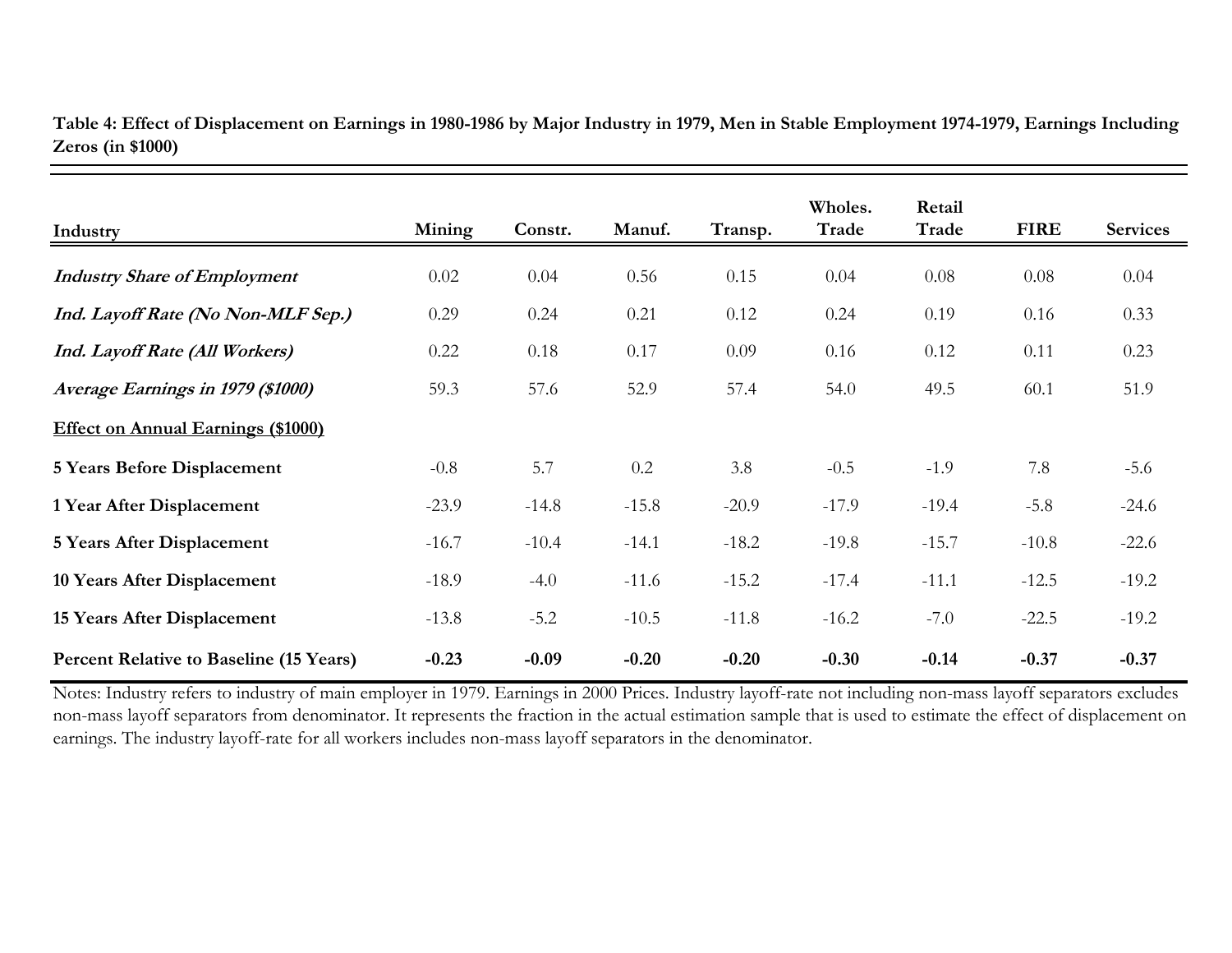|                           | $1979$ High-<br>Tenured<br>Sample | 2003 Sample<br>with Some<br>Work<br>Restriction | <b>Difference</b><br>2003-1979 | 1979 Sample<br>Means at<br>2003 Weights Reweighted | <b>Difference</b><br>2003-1979 |
|---------------------------|-----------------------------------|-------------------------------------------------|--------------------------------|----------------------------------------------------|--------------------------------|
| Mean Age                  | 38.3                              | 40.7                                            | 2.3                            | 40.8                                               | $-0.1$                         |
| <b>Share in Industry:</b> |                                   |                                                 |                                |                                                    |                                |
| Mining                    | 2.1                               | 1.0                                             | $-1.1$                         | 0.9                                                | 0.0                            |
| Construction              | 3.6                               | 6.9                                             | 3.3                            | 7.0                                                | $-0.1$                         |
| Manufacturing             | 55.6                              | 37.8                                            | $-17.8$                        | 37.5                                               | 0.4                            |
| Transportation            | 15.5                              | 16.7                                            | $1.2^{\circ}$                  | 16.2                                               | 0.5                            |
| <b>Trade</b>              | 4.4                               | 8.0                                             | 3.6                            | 7.9                                                | 0.0                            |
| <b>FIRE</b>               | 7.6                               | 12.4                                            | 4.8                            | 12.7                                               | $-0.3$                         |
| <b>Services</b>           | 7.7                               | 7.9                                             | 0.1                            | 7.9                                                | 0.0                            |

**Appendix Table 1: Average Sample Characteristics before and after Reweighting Panel A: Reweighted using Distribution of High-Tenured Sample in 2003**

**Panel B: Reweighted using Distribution of Sample with Some Work in 2003**

|                           | 1979 High-<br>Tenured<br>Sample | 2003 Sample<br>with Some<br>Work<br>Restriction | <b>Difference</b><br>2003-1979 | 1979 Sample<br>Means at<br>2003 Weights Reweighted | <b>Difference</b><br>2003-1979 |
|---------------------------|---------------------------------|-------------------------------------------------|--------------------------------|----------------------------------------------------|--------------------------------|
| Mean Age                  | 38.3                            | 34.8                                            | $-3.6$                         | 37.0                                               | $-2.2$                         |
| <b>Share in Industry:</b> |                                 |                                                 |                                |                                                    |                                |
| Mining                    | 2.1                             | 0.8                                             | $-1.3$                         | 0.8                                                | 0.0                            |
| Construction              | 3.6                             | 12.8                                            | 9.2                            | 13.7                                               | $-0.9$                         |
| Manufacturing             | 55.6                            | 21.1                                            | $-34.5$                        | 22.7                                               | $-1.5$                         |
| Transportation            | 15.5                            | 9.1                                             | $-6.3$                         | 9.5                                                | $-0.4$                         |
| Trade                     | 4.4                             | 8.1                                             | 3.7                            | 8.9                                                | $-0.8$                         |
| <b>FIRE</b>               | 7.6                             | 20.3                                            | 12.8                           | 17.8                                               | 2.5                            |
| <b>Services</b>           | 7.7                             | 8.0                                             | 0.3                            | 8.2                                                | $-0.1$                         |

Notes: Tabulation from SSA Data. Weights calculated by a probit regression. High-tenured sample refers to workers at same job from 1974-1979 or 1998-2003. Sample with some work restriction refers to workers with three consecutive years of employment in 2003.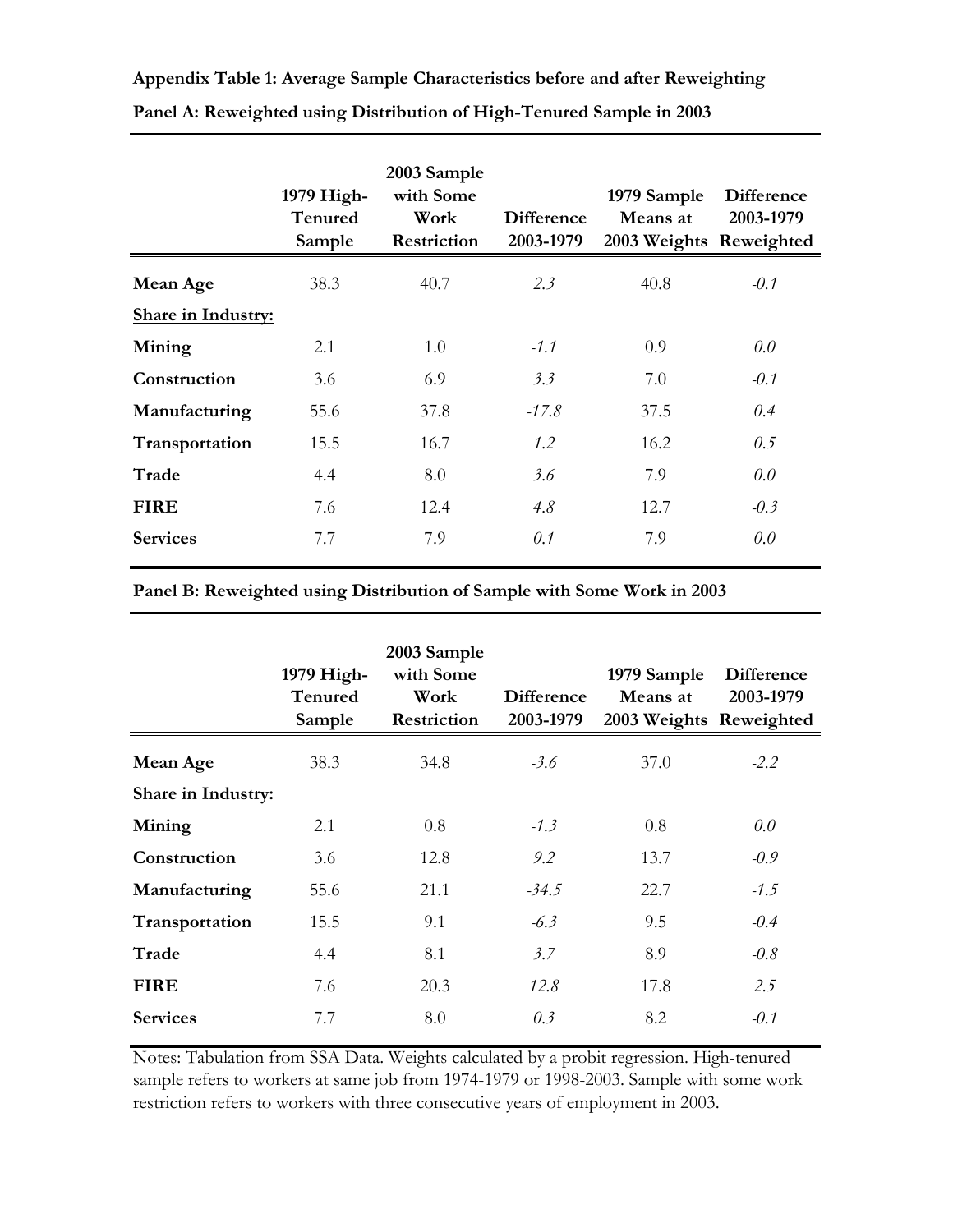

Figure 1A: Annual Earnings for Workers Separating and Not Separating in 1981 Earnings at All Jobs, Including Zeros, Men in Stable Job 1974−1979 (in \$1000)

Source: 1% Files of Social Security administrative data (see text). Earnings in 2000 Dollars.

Figure 1B: Annual Earnings for Workers Separating and Not Separating in 1981 Earnings at All Jobs, Excluding Zeros, Men in Stable Job 1974−1979 (in \$1000)



Source: 1% Files of Social Security administrative data (see text). Earnings in 2000 Dollars.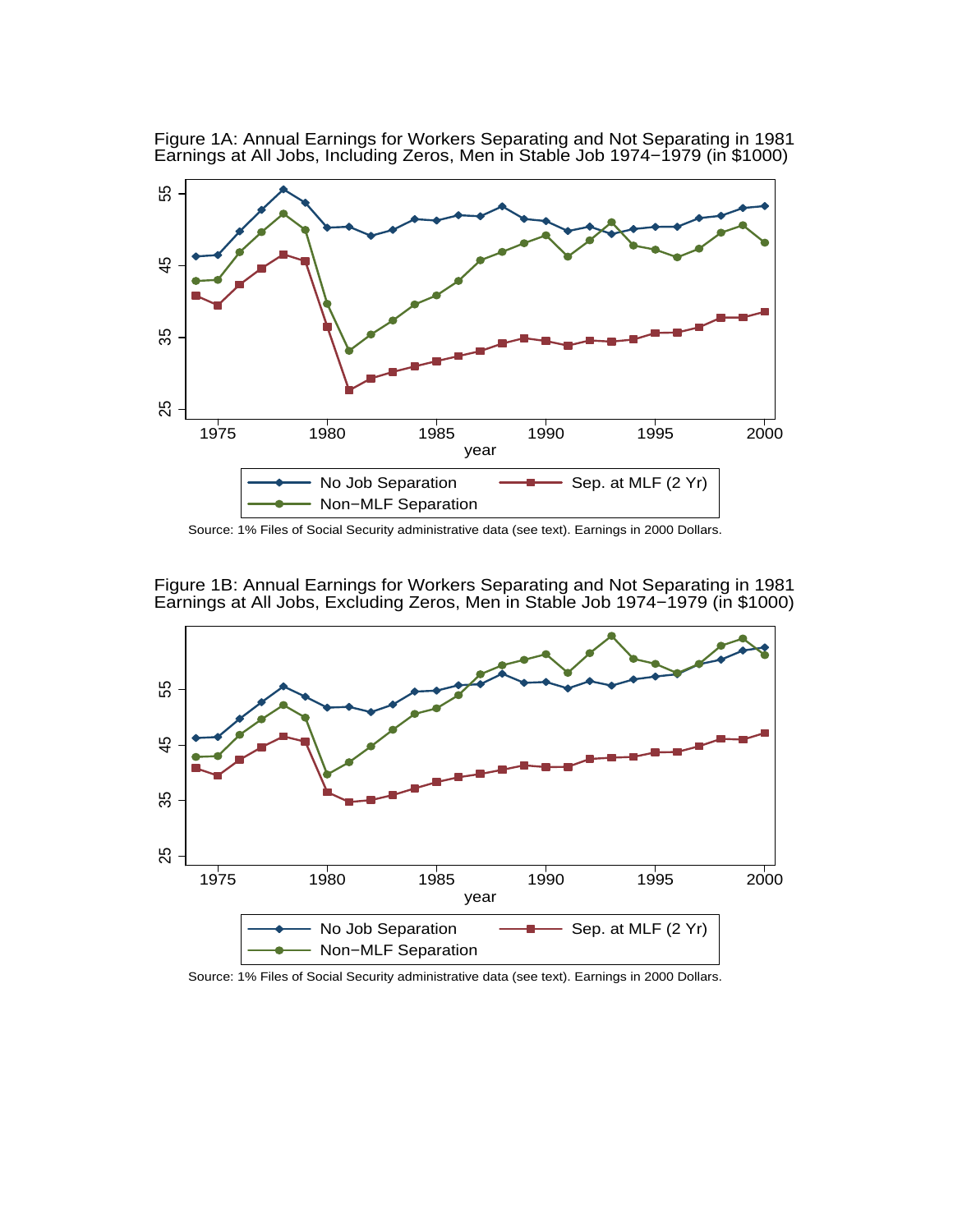

Figure 2A: Annual Earnings for Workers Separating and Not Separating in 1981 Earnings at All Jobs, Including Zeros, Men in Stable Job 1977−1979 (in \$1000)

Source: 1% Files of Social Security administrative data (see text). Earnings in 2000 Dollars.

Figure 2B: Annual Earnings for Workers Separating and Not Separating in 1981 Earnings at All Jobs, Excluding Zeros, Men in Stable Job 1977−1979 (in \$1000)



Source: 1% Files of Social Security administrative data (see text). Earnings in 2000 Dollars.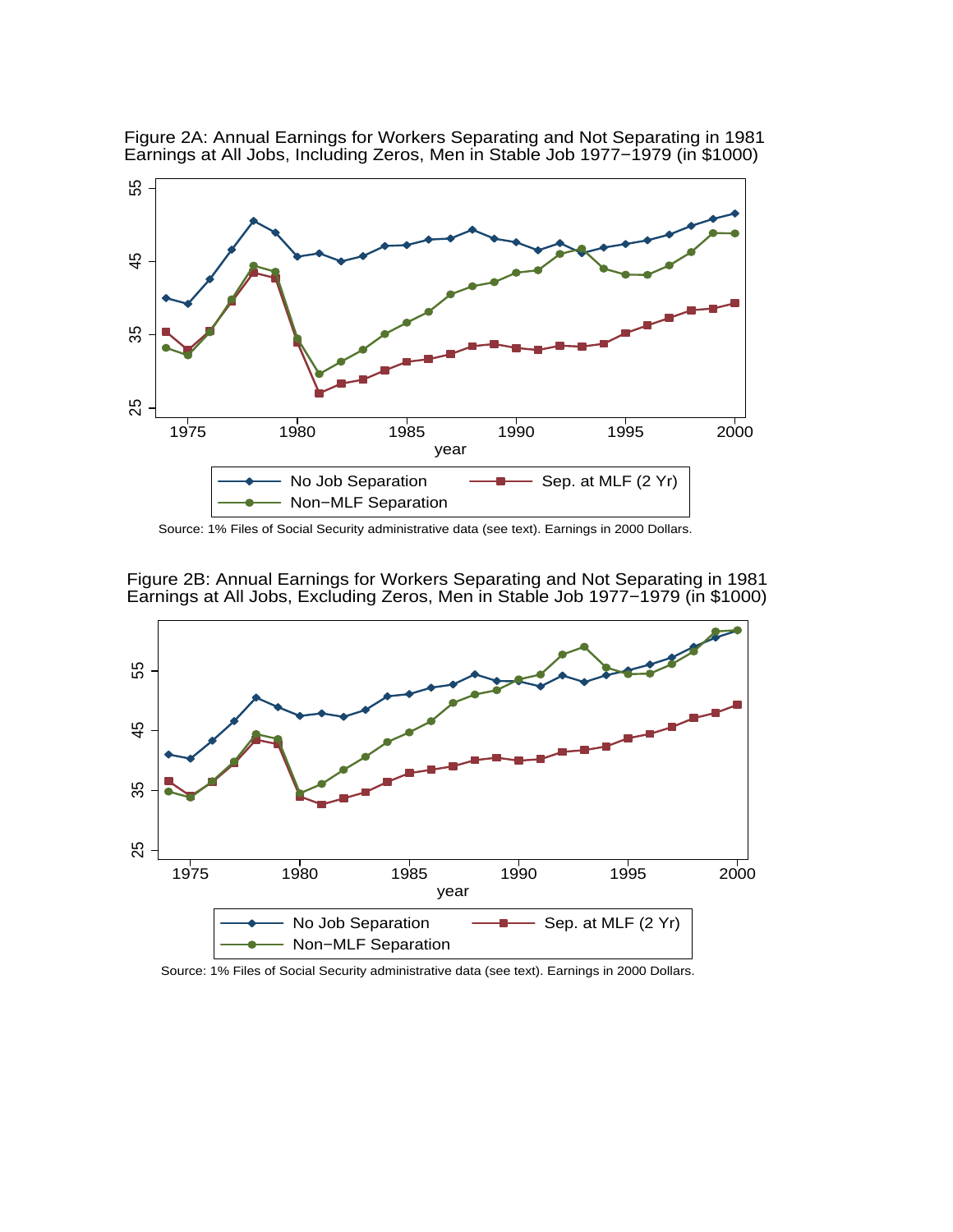

Figure 3: Earnings Losses at Job Separation 1980−1986 vs. Non−Separators Earnings at All Jobs Including Zeros, Men in Stable Job 1974−1979 (in \$1000)

Source: 1% Files of Social Security administrative data (see text). Earnings in 2000 Dollars.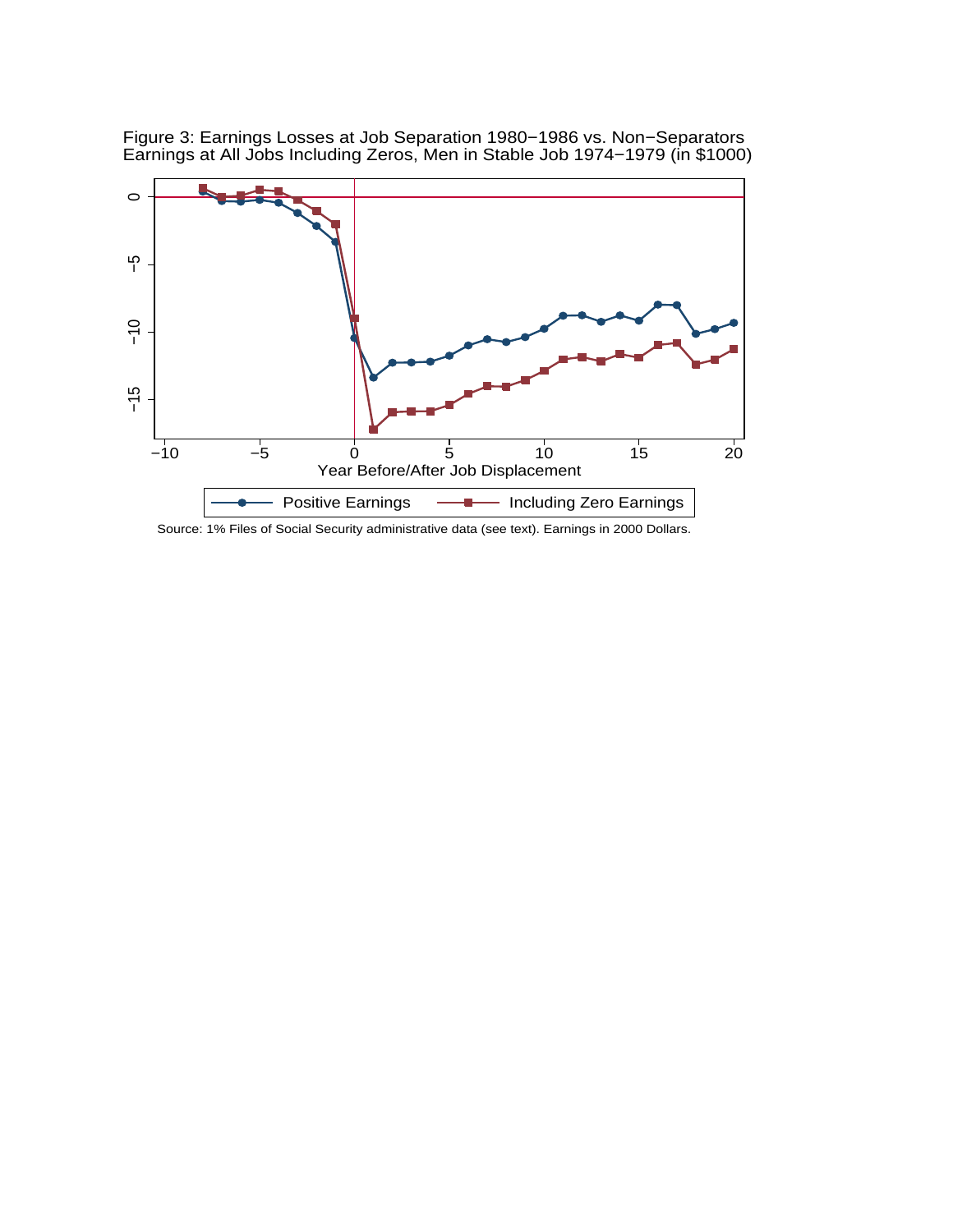

Figure 4: Earnings Losses at Job Separation 1980−1986 vs. Non−Separators Earnings Including Zeros, Men in Stable Job 1974−1979 (in \$1000)

Source: 1% Files of Social Security administrative data (see text). Earnings in 2000 Dollars.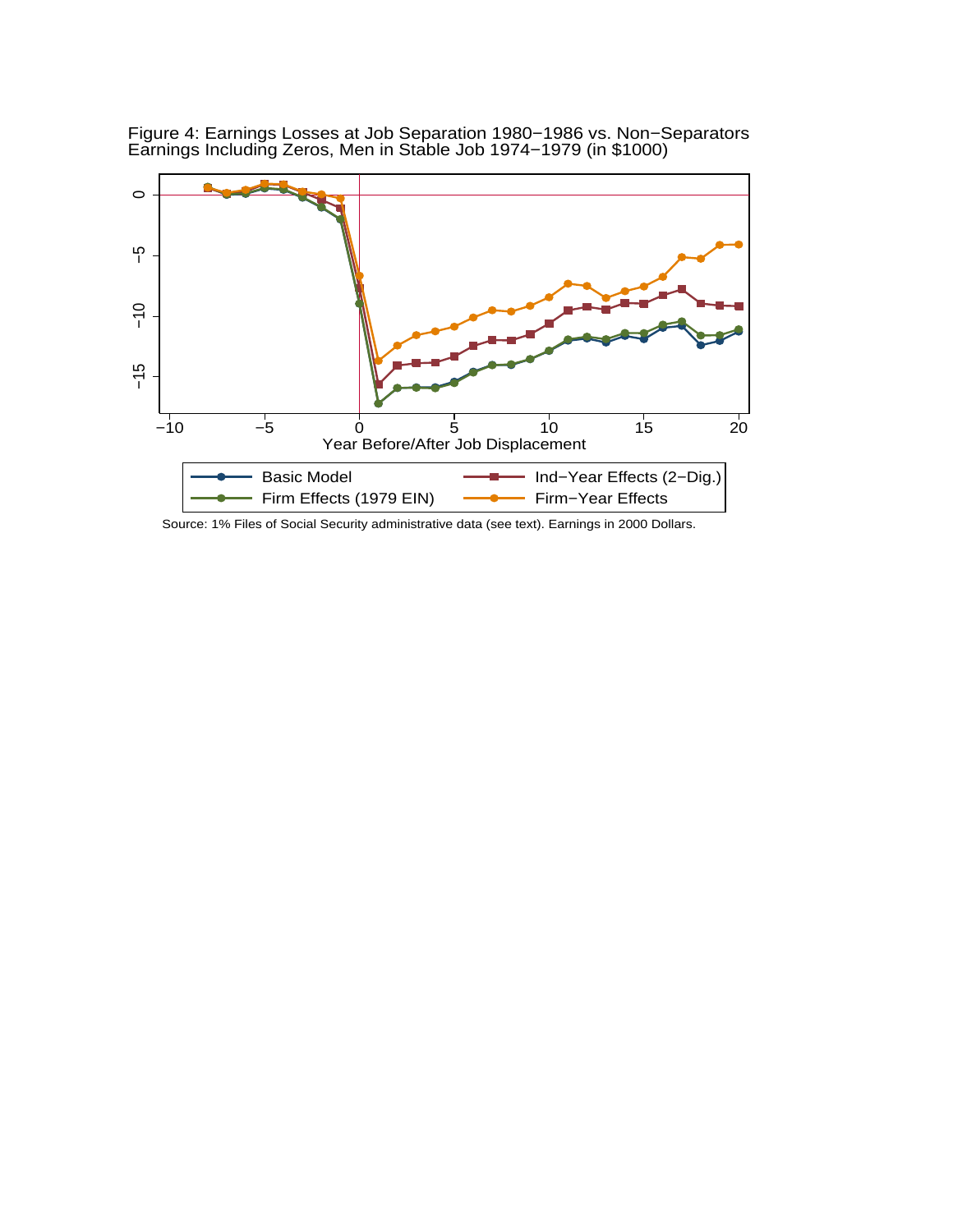

Figure 5: Earnings Losses at Job Separation 1980−1986 vs. Non−Separators Earnings Including Zeros (in \$1000), Men, Various Work Histories in 1979

Source: 1% Files of Social Security administrative data (see text). Earnings in 2000 Dollars.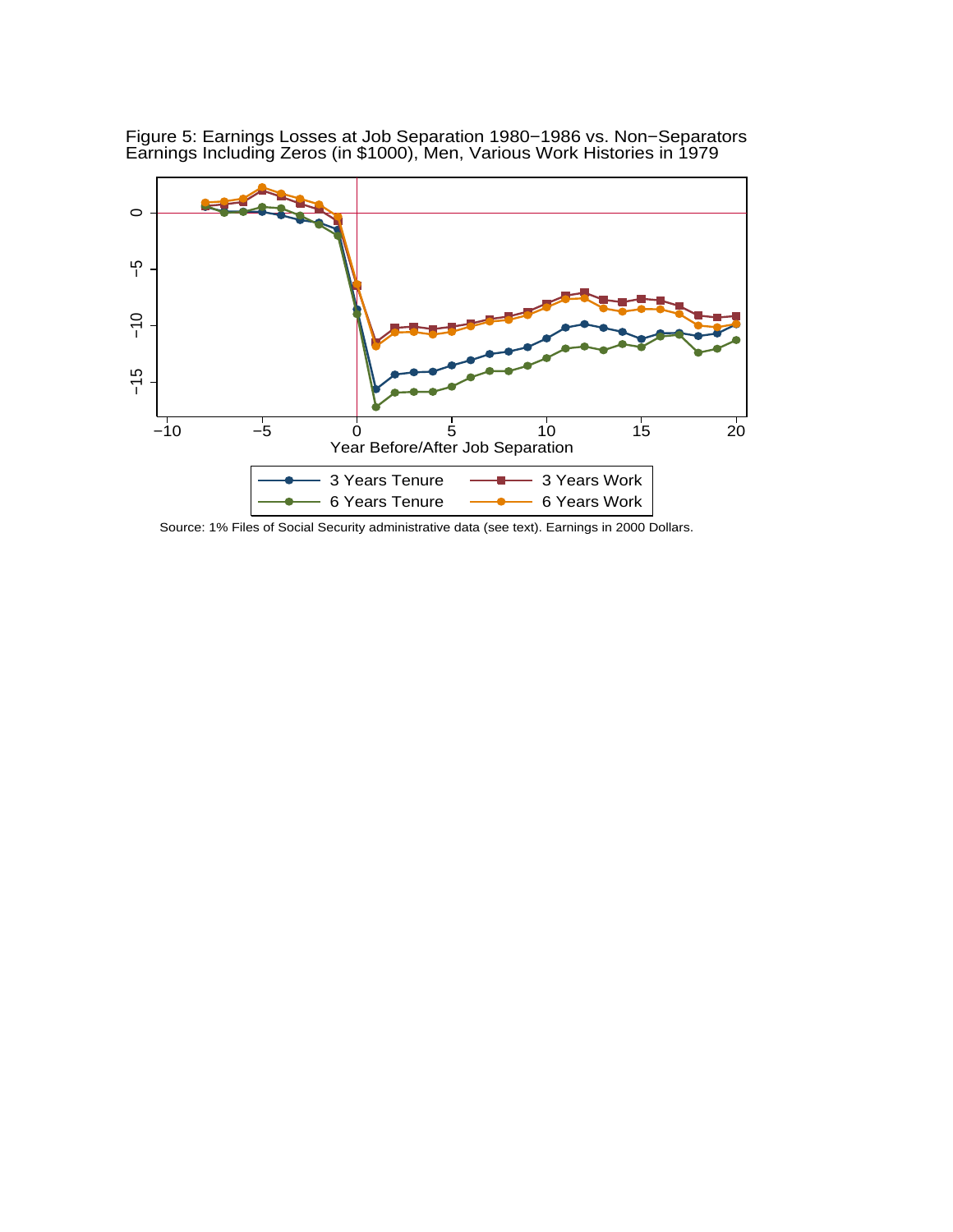

Figure 6: Earnings Losses at Job Separation - Original and Reweighted Earnings All Jobs Without Zeros, Men in Stable Job 6 Years (in \$1000)

Source: 1% Files of Social Security administrative data (see text). Earnings in 2000 Dollars.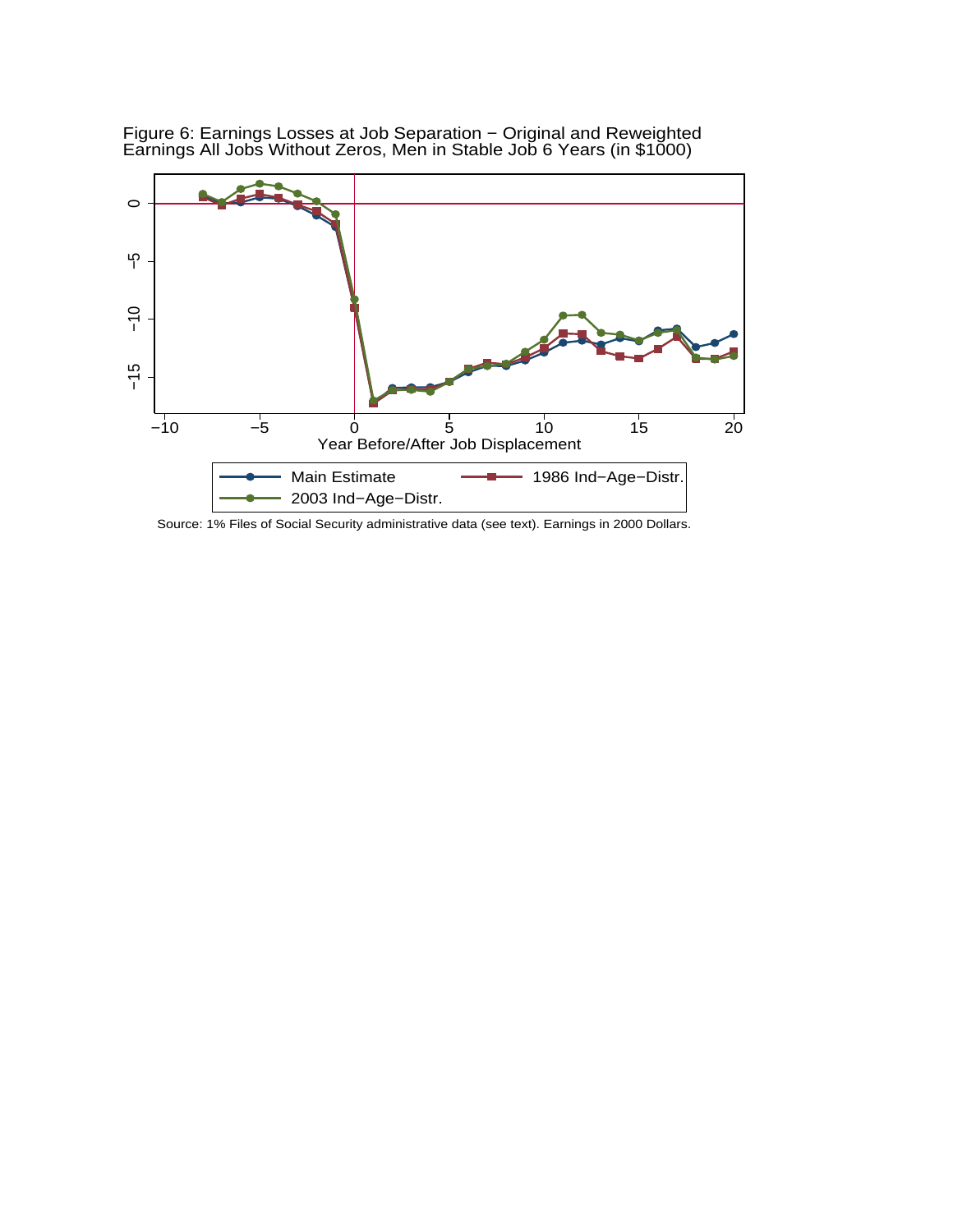

Figure 7A: Earnings Losses at Job Separation By Age at Displacement Earnings All Jobs Including Zeros, Men in Stable Job 1974−1979 (in \$1000)

Source: 1% Files of Social Security administrative data (see text). Earnings in 2000 Dollars.



Figure 7B: Earnings Losses at Job Separation By Age at Displacement Earnings All Jobs Without Zeros, Men in Stable Job 1974−1979 (in \$1000)

Source: 1% Files of Social Security administrative data (see text). Earnings in 2000 Dollars.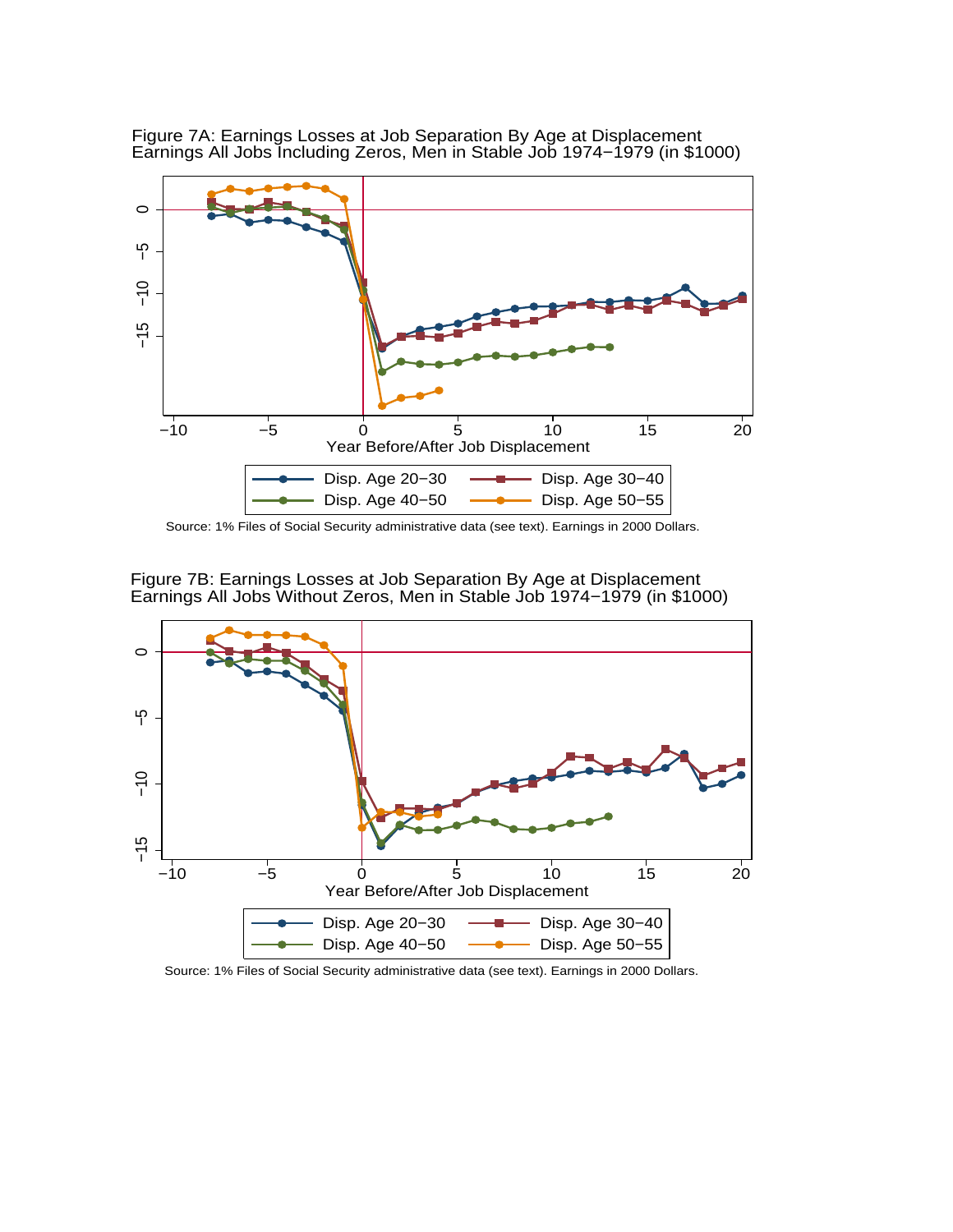

Figure 8: Earnings Losses at Job Separation 1980−1986 vs. Non−Separators Earnings All Jobs Including Zeros, Women in Stable Job 1974−1979 (in \$1000)

Source: 1% Files of Social Security administrative data (see text). Earnings in 2000 Dollars.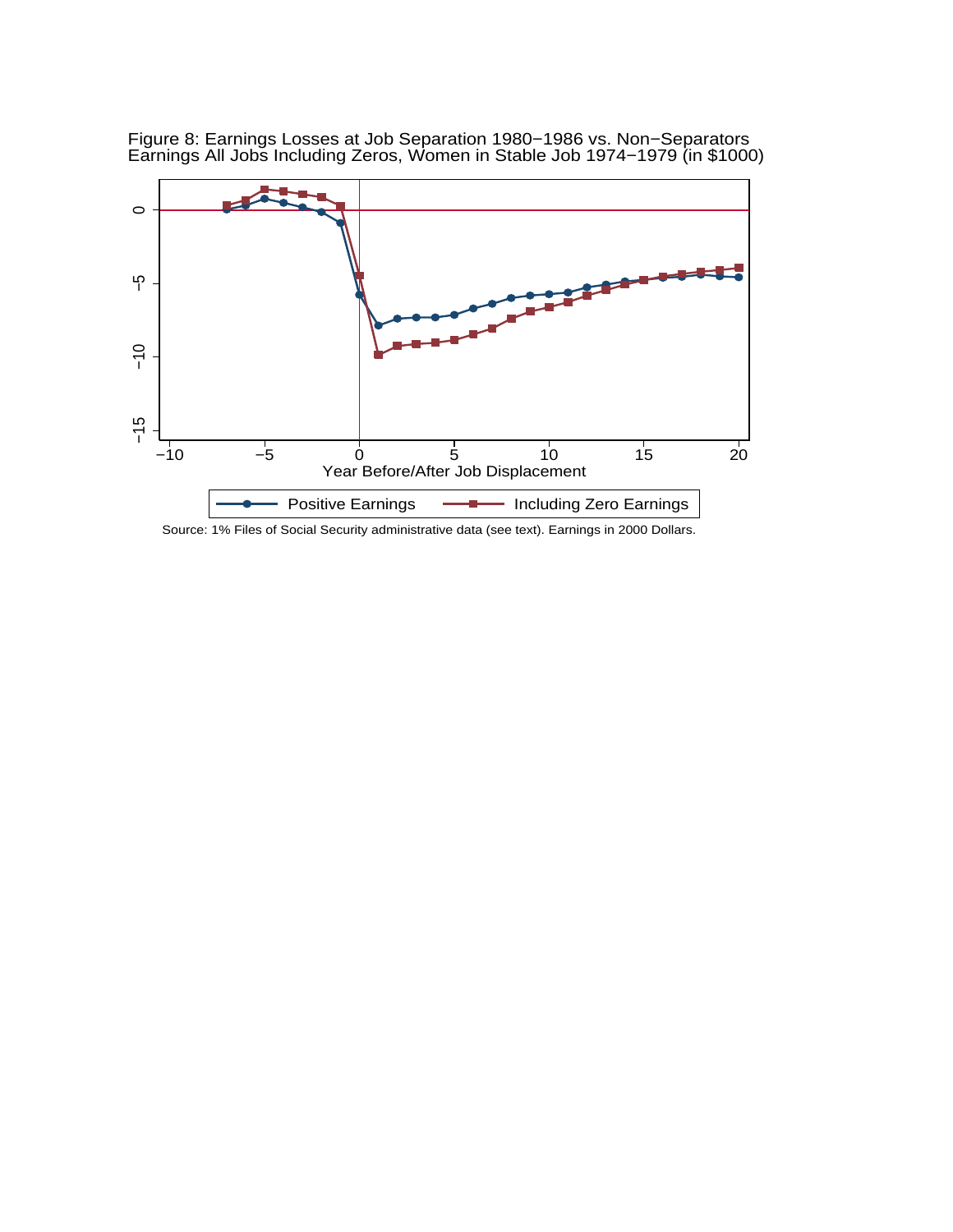

Figure 9A: Earnings Losses at Job Separation in Different Periods Earnings All Jobs Including Zeros, Men in Stable Job 6 Years (in \$1000)

Source: 1% Files of Social Security administrative data (see text). Earnings in 2000 Dollars.



Figure 9B: Earnings Losses at Job Separation in Different Periods Earnings All Jobs Including Zeros, Men in Stable Job 3 Years (in \$1000)

Source: 1% Files of Social Security administrative data (see text). Earnings in 2000 Dollars.